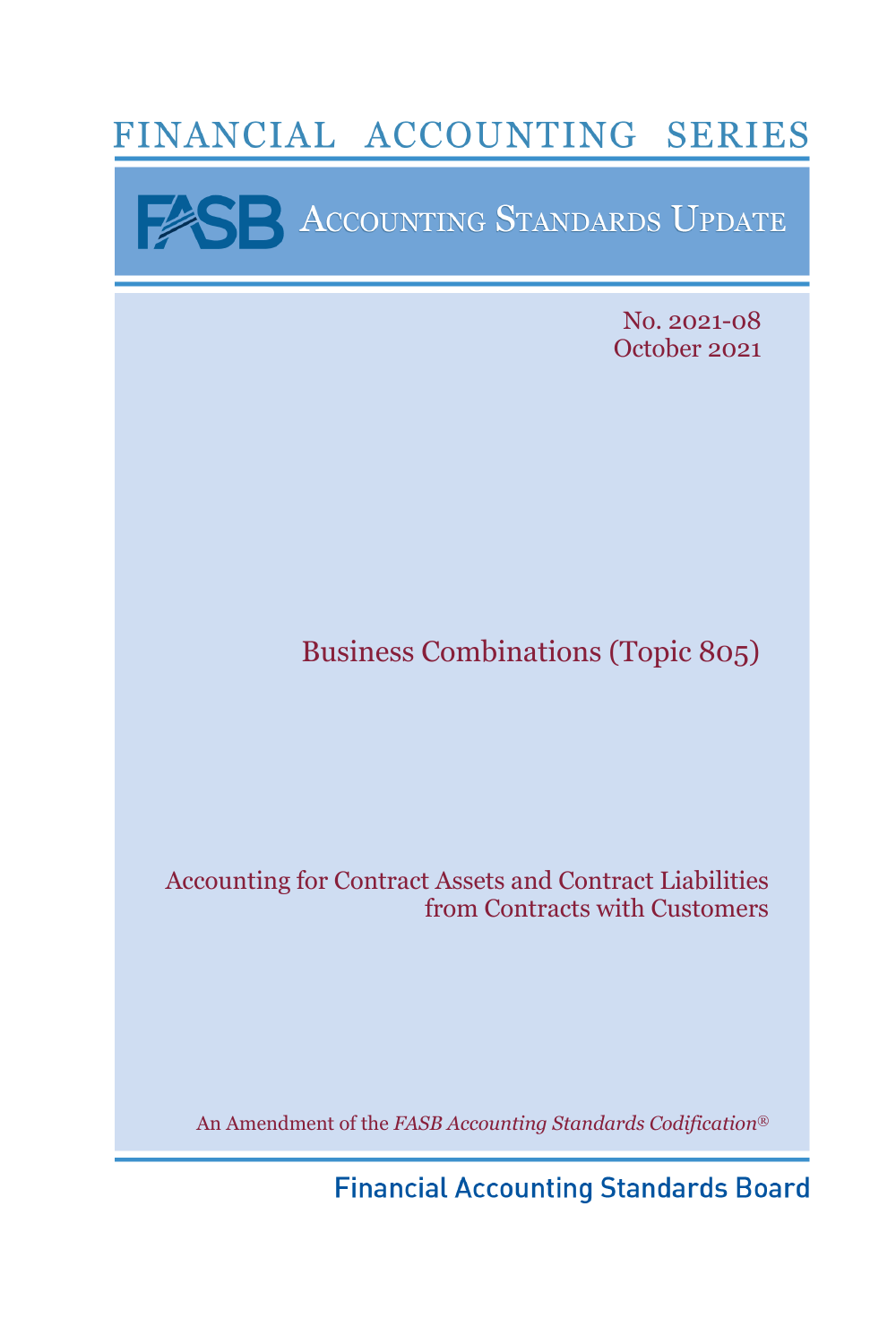The *FASB Accounting Standards Codification®* is the source of authoritative generally accepted accounting principles (GAAP) recognized by the FASB to be applied by nongovernmental entities. An Accounting Standards Update is not authoritative; rather, it is a document that communicates how the Accounting Standards Codification is being amended. It also provides other information to help a user of GAAP understand how and why GAAP is changing and when the changes will be effective.

For additional copies of this Accounting Standards Update and information on applicable prices and discount rates contact:

Order Department Financial Accounting Standards Board 401 Merritt 7 PO Box 5116 Norwalk, CT 06856-5116

*Please ask for our Product Code No. ASU2021-08.* 

FINANCIAL ACCOUNTING SERIES (ISSN 0885-9051) is published monthly with the exception of January, March, July, and October by the Financial Accounting Foundation, 401 Merritt 7, PO Box 5116, Norwalk, CT 06856-5116. Periodicals postage paid at Norwalk, CT and at additional mailing offices. The full subscription rate is \$328 per year. POSTMASTER: Send address changes to Financial Accounting Series, 401 Merritt 7, PO Box 5116, Norwalk, CT 06856- 5116. | **No. 510**

Copyright © 2021 by Financial Accounting Foundation. All rights reserved. Content copyrighted by Financial Accounting Foundation may not be reproduced, stored in a retrieval system, or transmitted, in any form or by any means, electronic, mechanical, photocopying, recording, or otherwise, without the prior written permission of the Financial Accounting Foundation. Financial Accounting Foundation claims no copyright in any portion hereof that constitutes a work of the United States Government.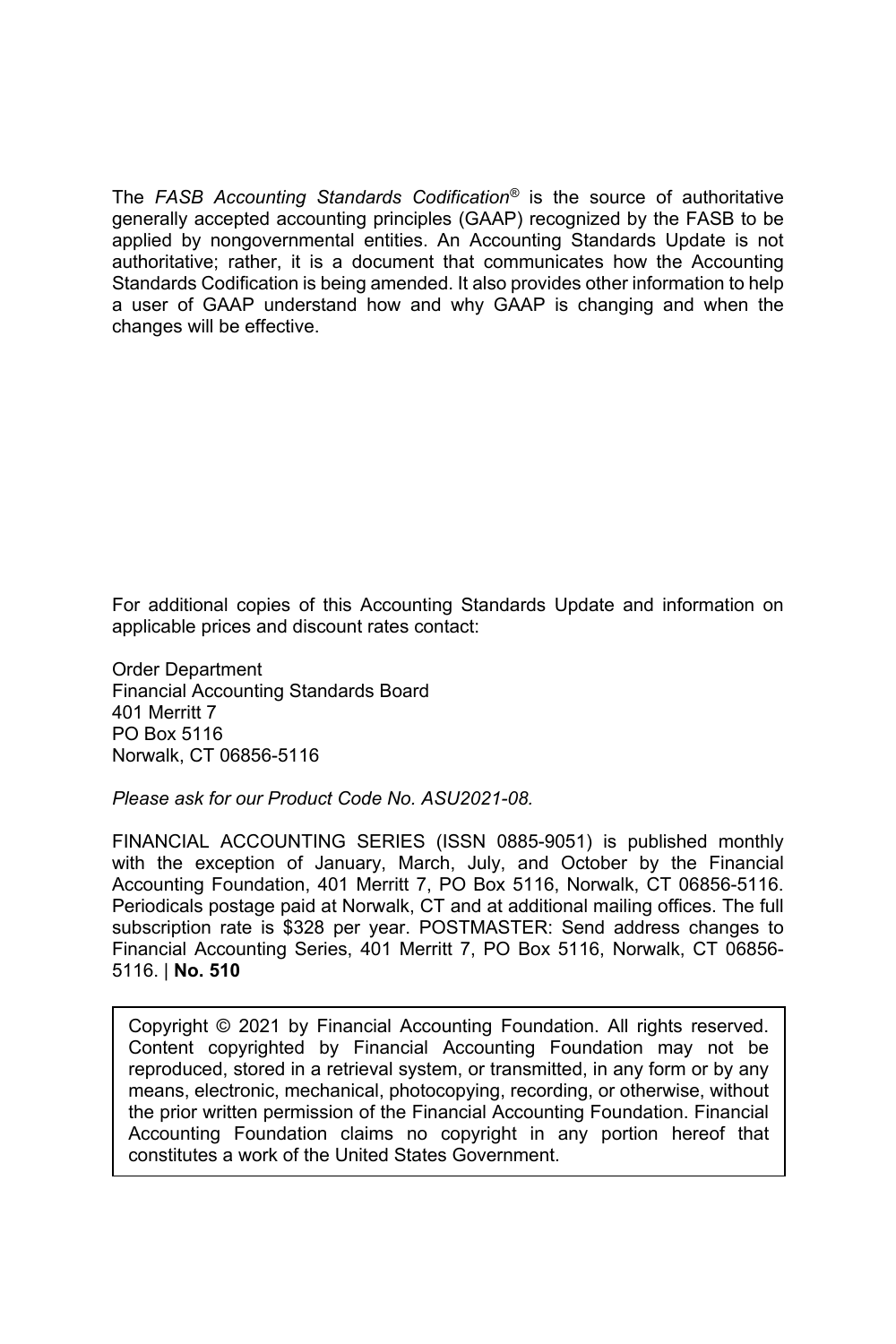Accounting Standards Update



No. 2021-08 October 2021

Business Combinations (Topic 805)

Accounting for Contract Assets and Contract Liabilities from Contracts with Customers

An amendment of the *FASB Accounting Standards Codification*®

Financial Accounting Standards Board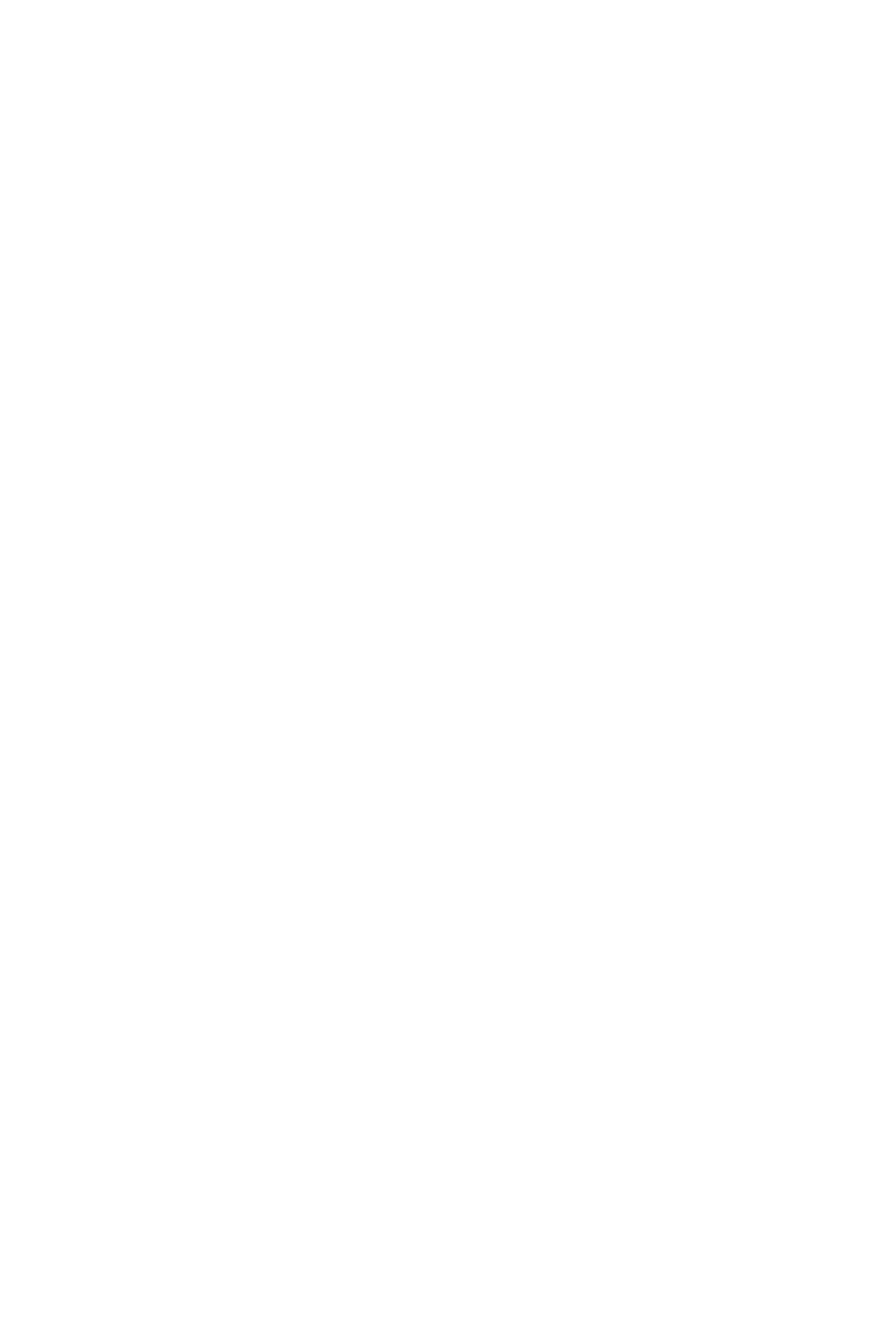Accounting Standards Update 2021-08

Business Combinations (Topic 805)

Accounting for Contract Assets and Contract Liabilities from Contracts with Customers

October 2021

**CONTENTS** 

Page **Numbers** 

| Amendments to the FASB Accounting Standards Codification <sup>®</sup> 5–12 |  |
|----------------------------------------------------------------------------|--|
|                                                                            |  |
|                                                                            |  |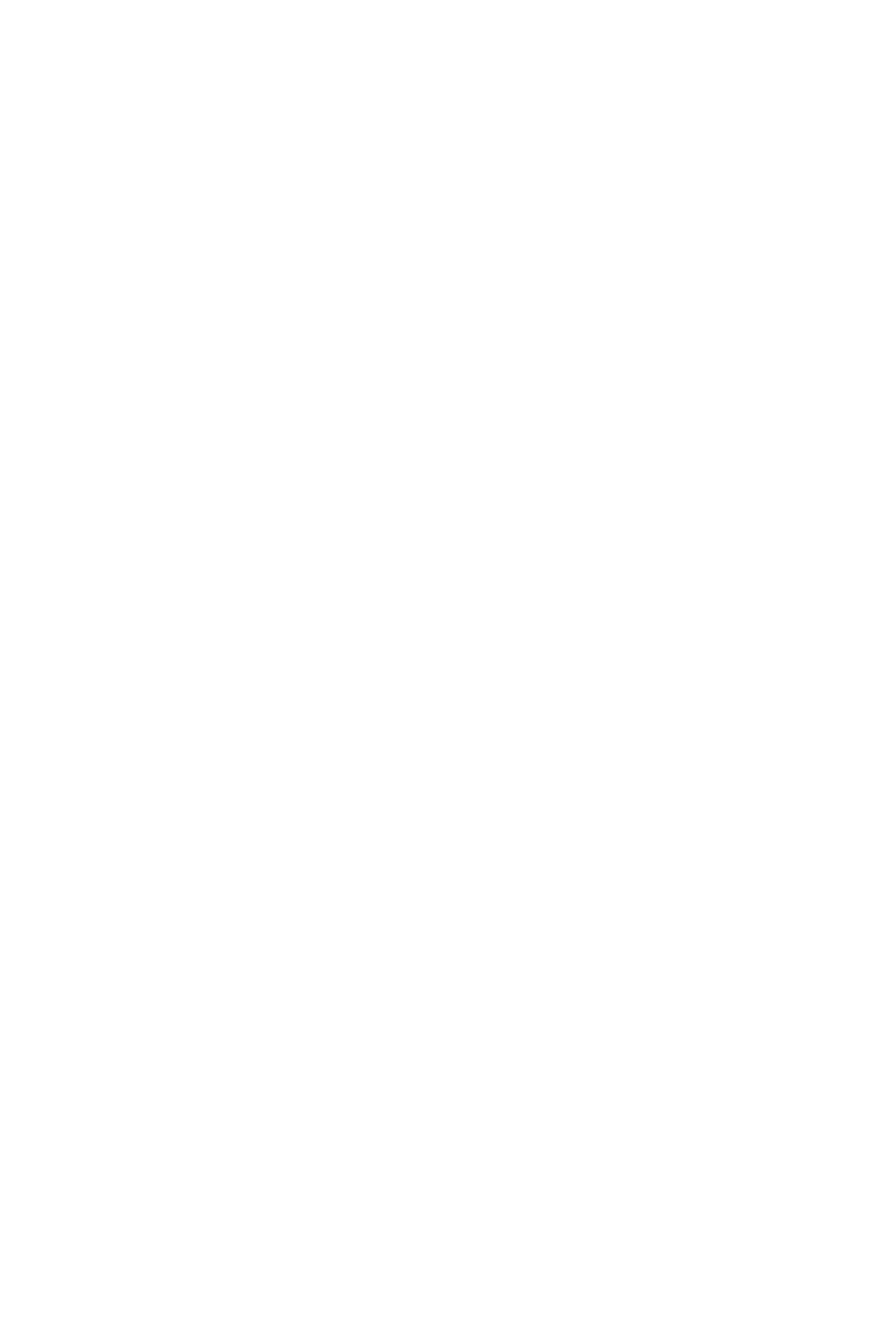# Summary

## Why Is the FASB Issuing This Accounting Standards Update (Update)?

The FASB is issuing this Update to improve the accounting for acquired revenue contracts with customers in a business combination by addressing diversity in practice and inconsistency related to the following:

- 1. Recognition of an acquired contract liability
- 2. Payment terms and their effect on subsequent revenue recognized by the acquirer.

In May 2014, the FASB issued Accounting Standards Update No. 2014-09, *Revenue from Contracts with Customers (Topic 606),* which provides a single comprehensive accounting model on revenue recognition for contracts with customers. In connection with the issuance of Topic 606, stakeholders raised questions about how to apply Topic 805, Business Combinations, to contracts with a customer acquired in a business combination after the acquirer has adopted Topic 606. Stakeholders indicated that there are differing views on whether the concept of a performance obligation introduced by Topic 606 should be used to determine whether a contract liability is recognized in a business combination from revenue contracts. Before the adoption date of Topic 606, a liability for deferred revenue was generally recognized in an acquirer's financial statements if it represented a legal obligation. The amendments in this Update address how to determine whether a contract liability is recognized by the acquirer in a business combination.

Stakeholders also requested additional guidance on measuring revenue contracts with customers acquired in a business combination. Furthermore, it was identified that under current practice the timing of payment (payment terms) of a revenue contract may subsequently affect the amount of postacquisition revenue recognized by the acquirer. For example, if two revenue contracts with identical performance obligations are acquired but one contract is paid upfront before the acquisition and the other contract is paid over the contract term after the acquisition, the amount of revenue recognized by the acquirer after the business combination likely would differ between the two acquired contracts. The amendments in this Update resolve this inconsistency by providing specific guidance on how to recognize and measure acquired contract assets and contract liabilities from revenue contracts in a business combination.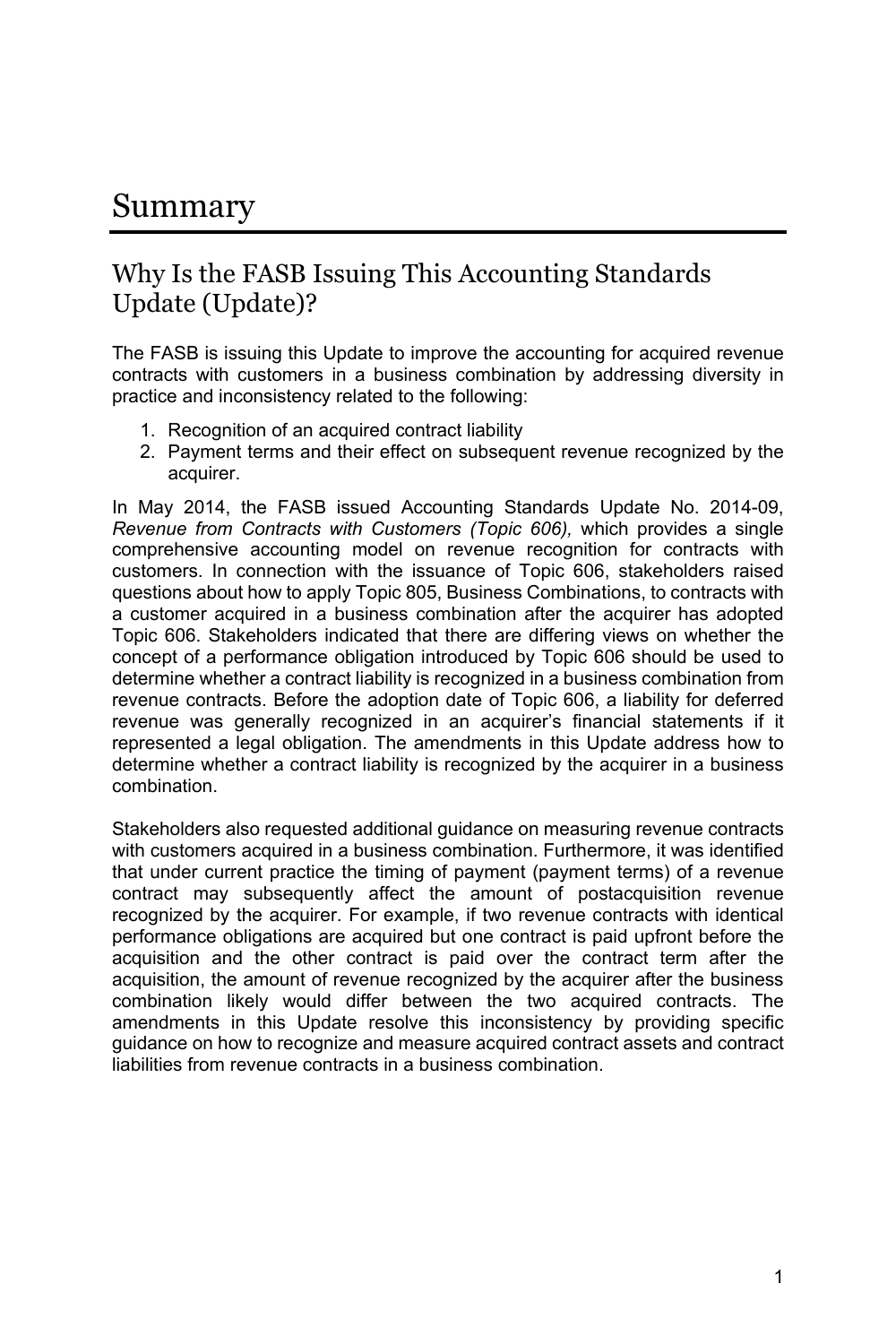# Who Is Affected by the Amendments in This Update?

The amendments in this Update apply to all entities that enter into a business combination within the scope of Subtopic 805-10, Business Combinations— Overall.

# What Are the Main Provisions?

The amendments in this Update require that an entity (acquirer) recognize and measure contract assets and contract liabilities acquired in a business combination in accordance with Topic 606. At the acquisition date, an acquirer should account for the related revenue contracts in accordance with Topic 606 as if it had originated the contracts. To achieve this, an acquirer may assess how the acquiree applied Topic 606 to determine what to record for the acquired revenue contracts. Generally, this should result in an acquirer recognizing and measuring the acquired contract assets and contract liabilities consistent with how they were recognized and measured in the acquiree's financial statements (if the acquiree prepared financial statements in accordance with generally accepted accounting principles [GAAP]). However, there may be circumstances in which the acquirer is unable to assess or rely on how the acquiree applied Topic 606, such as if the acquiree does not follow GAAP, if there were errors identified in the acquiree's accounting, or if there were changes identified to conform with the acquirer's accounting policies. In those circumstances, the acquirer should consider the terms of the acquired contracts, such as timing of payment, identify each performance obligation in the contracts, and allocate the total transaction price to each identified performance obligation on a relative standalone selling price basis as of contract inception (that is, the date the acquiree entered into the contracts) or contract modification to determine what should be recorded at the acquisition date. The amendments in this Update also provide certain practical expedients for acquirers when recognizing and measuring acquired contract assets and contract liabilities from revenue contracts in a business combination.

The amendments in this Update primarily address the accounting for contract assets and contract liabilities from revenue contracts with customers in a business combination. However, the amendments also apply to contract assets and contract liabilities from other contracts to which the provisions of Topic 606 apply, such as contract liabilities from the sale of nonfinancial assets within the scope of Subtopic 610-20, Other Income—Gains and Losses from the Derecognition of Nonfinancial Assets.

The amendments in this Update do not affect the accounting for other assets or liabilities that may arise from revenue contracts with customers in accordance with Topic 606, such as refund liabilities, or in a business combination, such as customer-related intangible assets and contract-based intangible assets. For example, if acquired revenue contracts are considered to have terms that are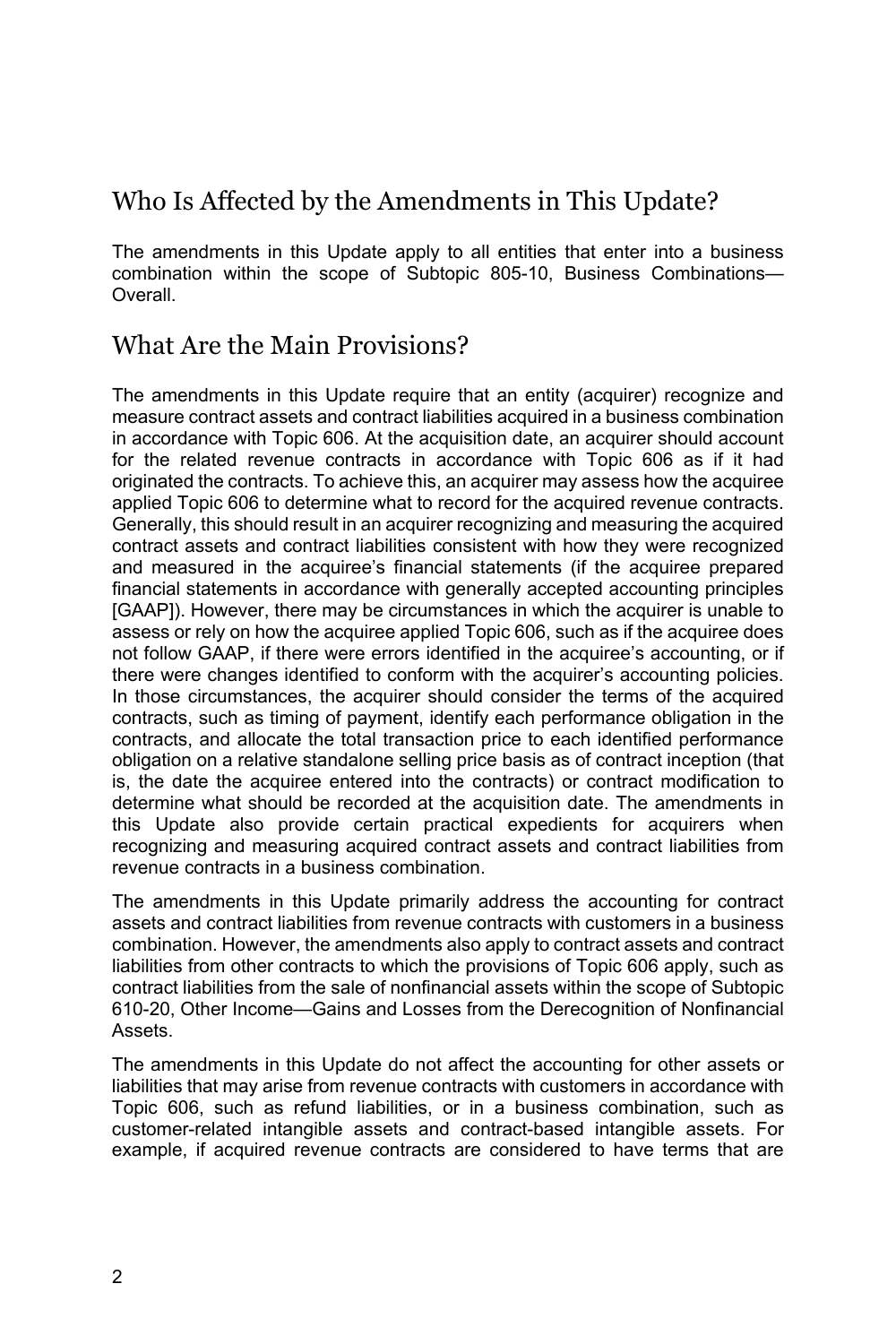unfavorable or favorable relative to market terms, the acquirer should recognize a liability or asset for the off-market contract terms at the acquisition date.

# How Do the Main Provisions Differ from Current Generally Accepted Accounting Principles (GAAP) and Why Are They an Improvement?

Under current GAAP, an acquirer generally recognizes assets acquired and liabilities assumed in a business combination, including contract assets and contract liabilities arising from revenue contracts with customers and other similar contracts that are accounted for in accordance with Topic 606, at fair value on the acquisition date. The amendments in this Update require acquiring entities to apply Topic 606 to recognize and measure contract assets and contract liabilities in a business combination.

The amendments in this Update improve comparability for both the recognition and measurement of acquired revenue contracts with customers at the date of and after a business combination. The amendments improve comparability by specifying for all acquired revenue contracts regardless of their timing of payment (1) the circumstances in which the acquirer should recognize contract assets and contract liabilities that are acquired in a business combination and (2) how to measure those contract assets and contract liabilities. The amendments improve comparability after the business combination by providing consistent recognition and measurement guidance for revenue contracts with customers acquired in a business combination and revenue contracts with customers not acquired in a business combination.

## When Will the Amendments Be Effective and What Are the Transition Requirements?

For public business entities, the amendments in this Update are effective for fiscal years beginning after December 15, 2022, including interim periods within those fiscal years. For all other entities, the amendments are effective for fiscal years beginning after December 15, 2023, including interim periods within those fiscal years. The amendments in this Update should be applied prospectively to business combinations occurring on or after the effective date of the amendments.

Early adoption of the amendments is permitted, including adoption in an interim period. An entity that early adopts in an interim period should apply the amendments (1) retrospectively to all business combinations for which the acquisition date occurs on or after the beginning of the fiscal year that includes the interim period of early application and (2) prospectively to all business combinations that occur on or after the date of initial application.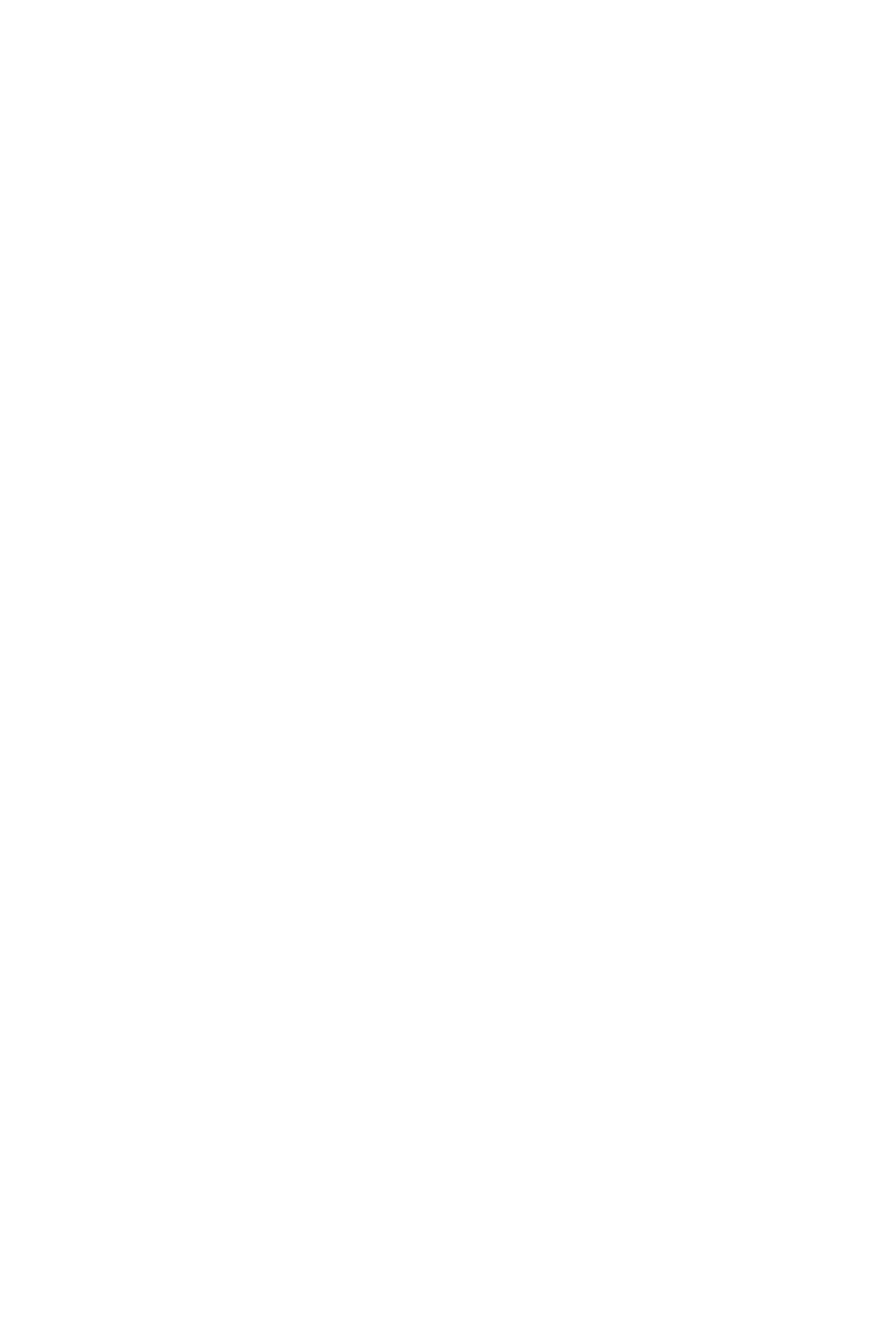# Amendments to the *FASB Accounting Standards Codification*®

## **Introduction**

1. The Accounting Standards Codification is amended as described in paragraphs 2–7. In some cases, to put the change in context, not only are the amended paragraphs shown but also the preceding and following paragraphs. Terms from the Master Glossary are in **bold** type. Added text is underlined, and deleted text is struck out.

### Amendments to Master Glossary

2. Add the following Master Glossary terms to Subtopic 805-20 as follows:

#### **[Note: The definitions of** *Contract, Contract Asset,* **and** *Customer* **are shown for convenience.]**

#### **Contract Liability**

An entity's obligation to transfer goods or services to a **customer** for which the entity has received consideration (or the amount is due) from the customer.

#### **Performance Obligation**

A promise in a **contract** with a **customer** to transfer to the customer either:

- a. A good or service (or a bundle of goods or services) that is distinct
- b. A series of distinct goods or services that are substantially the same and that have the same pattern of transfer to the customer.

#### **Standalone Selling Price**

The price at which an entity would sell a promised good or service separately to a **customer**.

#### **Transaction Price**

The amount of consideration to which an entity expects to be entitled in exchange for transferring promised goods or services to a **customer**, excluding amounts collected on behalf of third parties.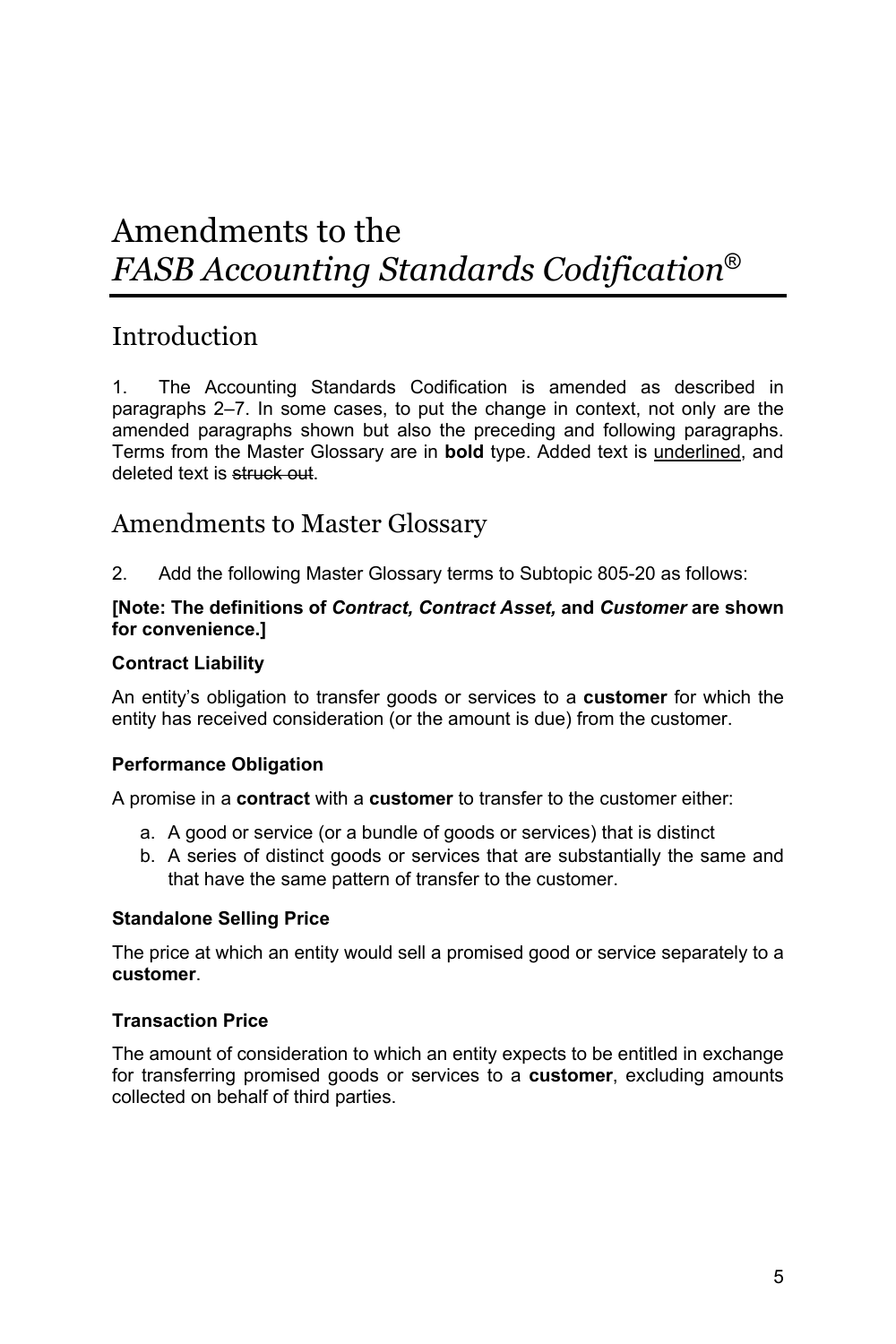#### **Contract**

An agreement between two or more parties that creates enforceable rights and obligations.

#### **Contract Asset**

An entity's right to consideration in exchange for goods or services that the entity has transferred to a **customer** when that right is conditioned on something other than the passage of time (for example, the entity's future performance).

#### **Customer**

A party that has contracted with an entity to obtain goods or services that are an output of the entity's ordinary activities in exchange for consideration.

## Amendments to Subtopic 805-20

3. Amend paragraphs 805-20-25-16 through 25-17 and add paragraph 805-20- 25-28C and its related heading, with a link to transition paragraph 805-20-65-3, as follows:

### **Business Combinations—Identifiable Assets and Liabilities, and Any Noncontrolling Interest**

### **Recognition**

#### **General**

#### **> Exceptions to the Recognition Principle**

**805-20-25-16** This Topic provides limited exceptions to the recognition and measurement principles applicable to business combinations. Paragraphs 805-20- 25-17 through 25-28C 25-28B specify the types of identifiable assets and liabilities that include items for which this Subtopic provides limited exceptions to the recognition principle in paragraph 805-20-25-1. The acquirer shall apply the specified GAAP or the specified requirements rather than that recognition principle to determine when to recognize the assets or liabilities identified in paragraphs 805-20-25-17 through 25-28C 25-28B. That will result in some items being recognized either by applying recognition conditions in addition to those in paragraphs 805-20-25-2 through 25-3 or by applying the requirements of other GAAP, with results that differ from applying the recognition principle and conditions in paragraphs 805-20-25-1 through 25-3.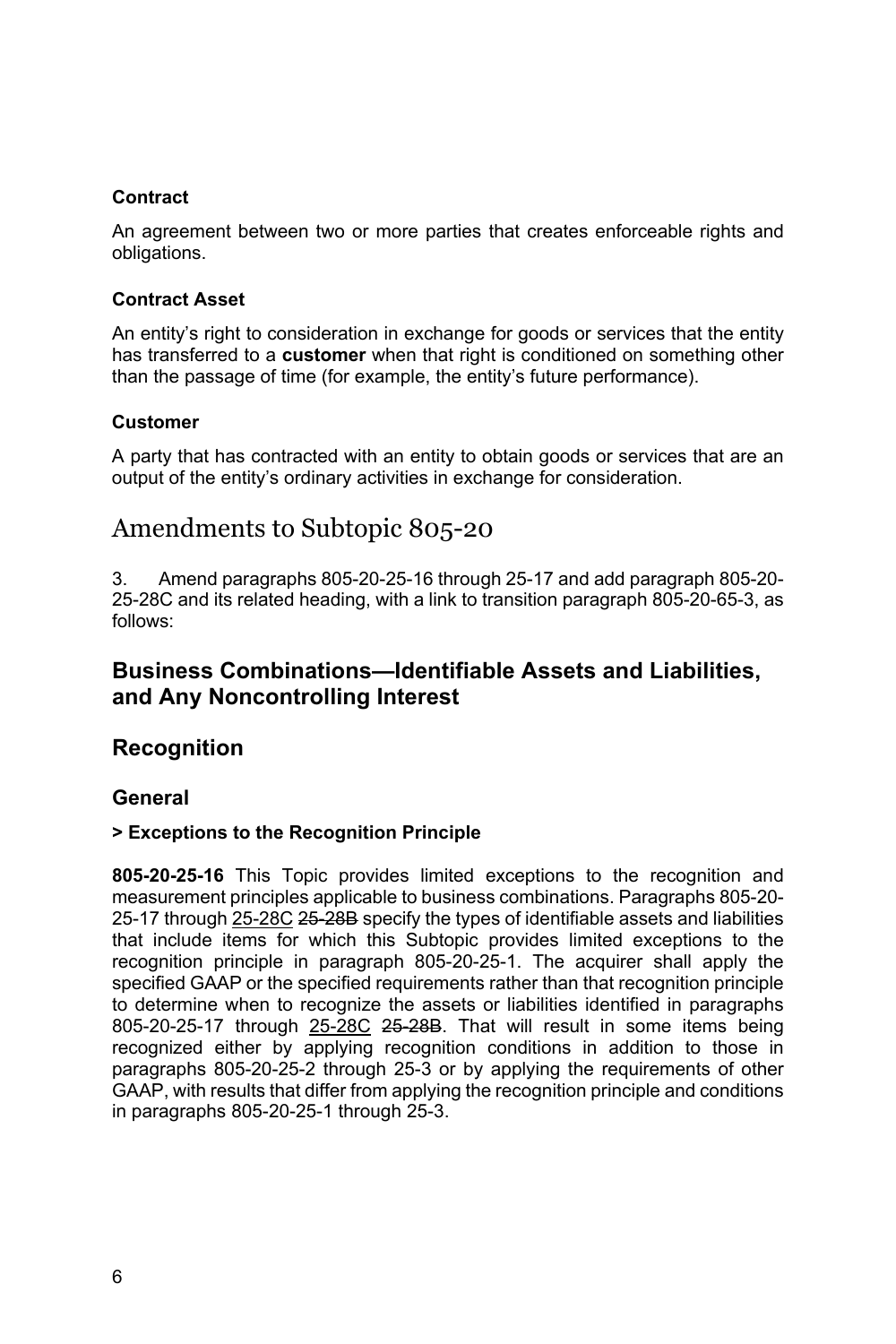**805-20-25-17** Guidance is presented on all of the following exceptions to the recognition principle:

- a. Assets and liabilities arising from contingencies
- b. Income taxes
- c. Employee benefits
- d. Indemnification assets
- e. Leases
- f. **Contract assets** and **contract liabilities.**

#### **> > Contract Assets and Contract Liabilities**

**805-20-25-28C** The acquirer shall recognize a contract asset or contract liability in accordance with Topic 606 on revenue from **contracts** with **customers**. This includes a contract asset or contract liability from the following:

- a. Contracts with customers
- b. Other contracts to which the provisions of Topic 606 apply.

4. Amend paragraphs 805-20-30-10 through 30-12 and add paragraphs 805- 20-30-27 through 30-30 and their related heading, with a link to transition paragraph 805-20-65-3, as follows:

#### **Initial Measurement**

#### **> Exceptions to the Measurement Principle**

**805-20-30-10** Paragraph 805-20-25-16 notes that the Business Combinations Topic provides limited exceptions to the recognition and measurement principles applicable to business combinations. Paragraphs 805-20-30-12 through 30-30 30-26 specify the types of identifiable assets and liabilities that include items for which this Subtopic provides limited exceptions to the paragraph 805-20-30-1 measurement principle. The acquirer shall apply the specified GAAP or the specified requirements rather than that measurement principle to determine how to measure the assets or liabilities identified in paragraphs 805-20-30-12 through 30-30 30-26. That will result in some items being measured at an amount other than their acquisition-date fair values.

**805-20-30-11** As noted in paragraph 805-20-25-17, income taxes, employee benefits, indemnification assets, and leases, and **contract assets** and **contract liabilities** are also exceptions to the recognition principle in paragraph 805-20-25-1.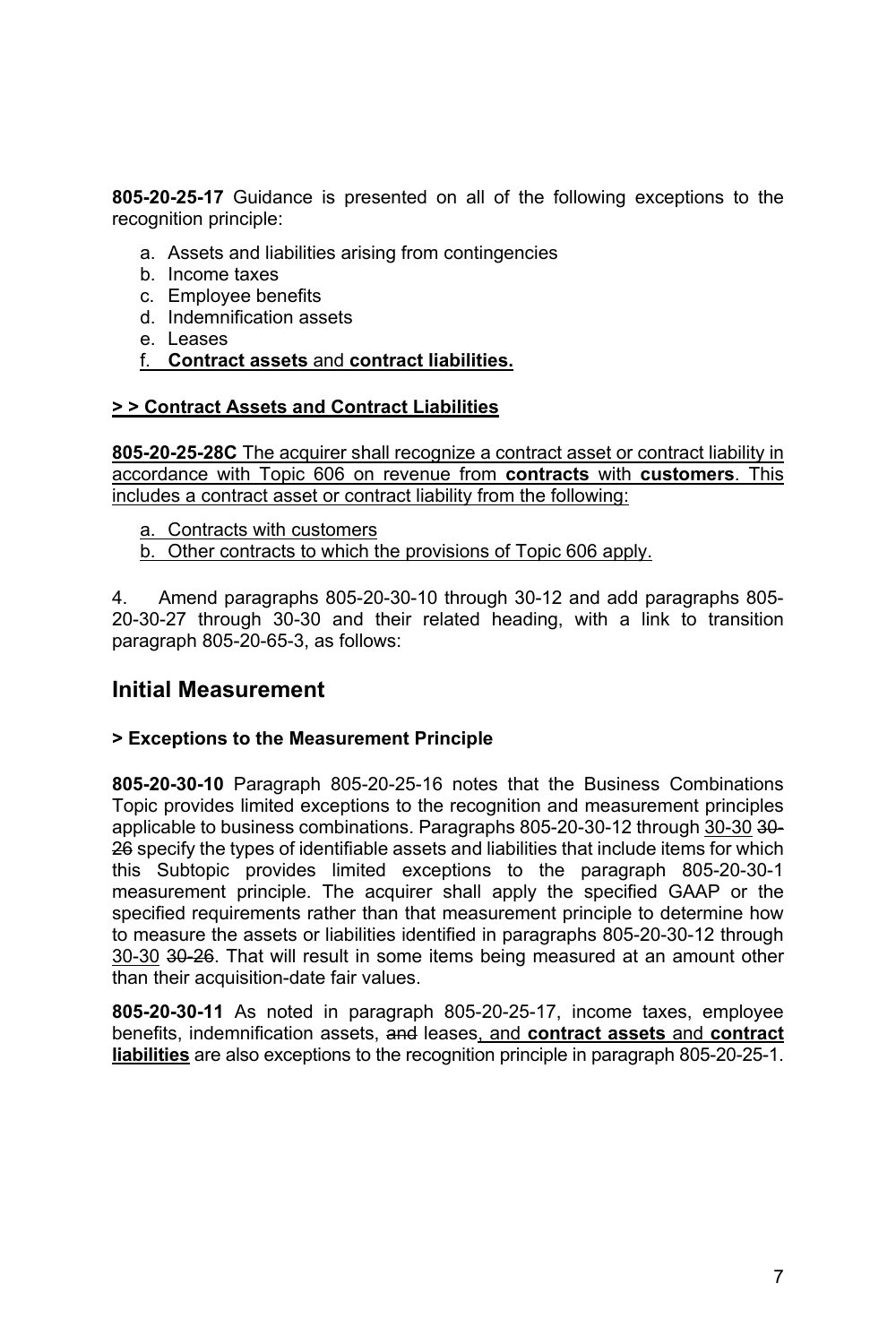**805-20-30-12** Guidance is presented on all of the following exceptions to the measurement principle:

- a. Income taxes
- b. Employee benefits
- c. Indemnification assets
- d. Reacquired rights
- e. Share-based payment awards
- f. Assets held for sale
- g. Certain assets and liabilities arising from contingencies
- h. Leases
- i. **Purchased financial assets with credit deterioration**
- j. Contract assets and contract liabilities.

#### **> > Contract Assets and Contract Liabilities**

**805-20-30-27** An acquirer shall measure a contract asset or contract liability in accordance with Topic 606 on revenue from **contracts** with **customers**. This includes a contract asset or contract liability from the following:

- a. Contracts with customers
- b. Other contracts to which the provisions of Topic 606 apply.

**805-20-30-28** An acquirer shall measure the contract assets and contract liabilities of the acquired contract as if the acquirer had originated the acquired contract. Topic 606 specifies when certain assessments and estimates should be made, for example, as of contract inception or on a recurring basis. At the acquisition date, the acquirer shall make those assessments as of the dates required by Topic 606.

**805-20-30-29** An acquirer may use one or more of the following practical expedients when applying paragraphs 805-20-30-27 through 30-28 at the acquisition date:

- a. For contracts that were modified before the acquisition date, an acquirer may reflect the aggregate effect of all modifications that occur before the acquisition date when:
	- 1. Identifying the satisfied and unsatisfied **performance obligations**
	- 2. Determining the **transaction price**
	- 3. Allocating the transaction price to the satisfied and unsatisfied performance obligations.
- b. For all contracts, for purposes of allocating the transaction price, an acquirer may determine the **standalone selling price** at the acquisition date (instead of the contract inception date) of each performance obligation in the contract.

**805-20-30-30** For any of the practical expedients in paragraph 805-20-30-29 that an acquirer uses, the acquirer shall apply that expedient on an acquisition-byacquisition basis. Each practical expedient that is elected shall be applied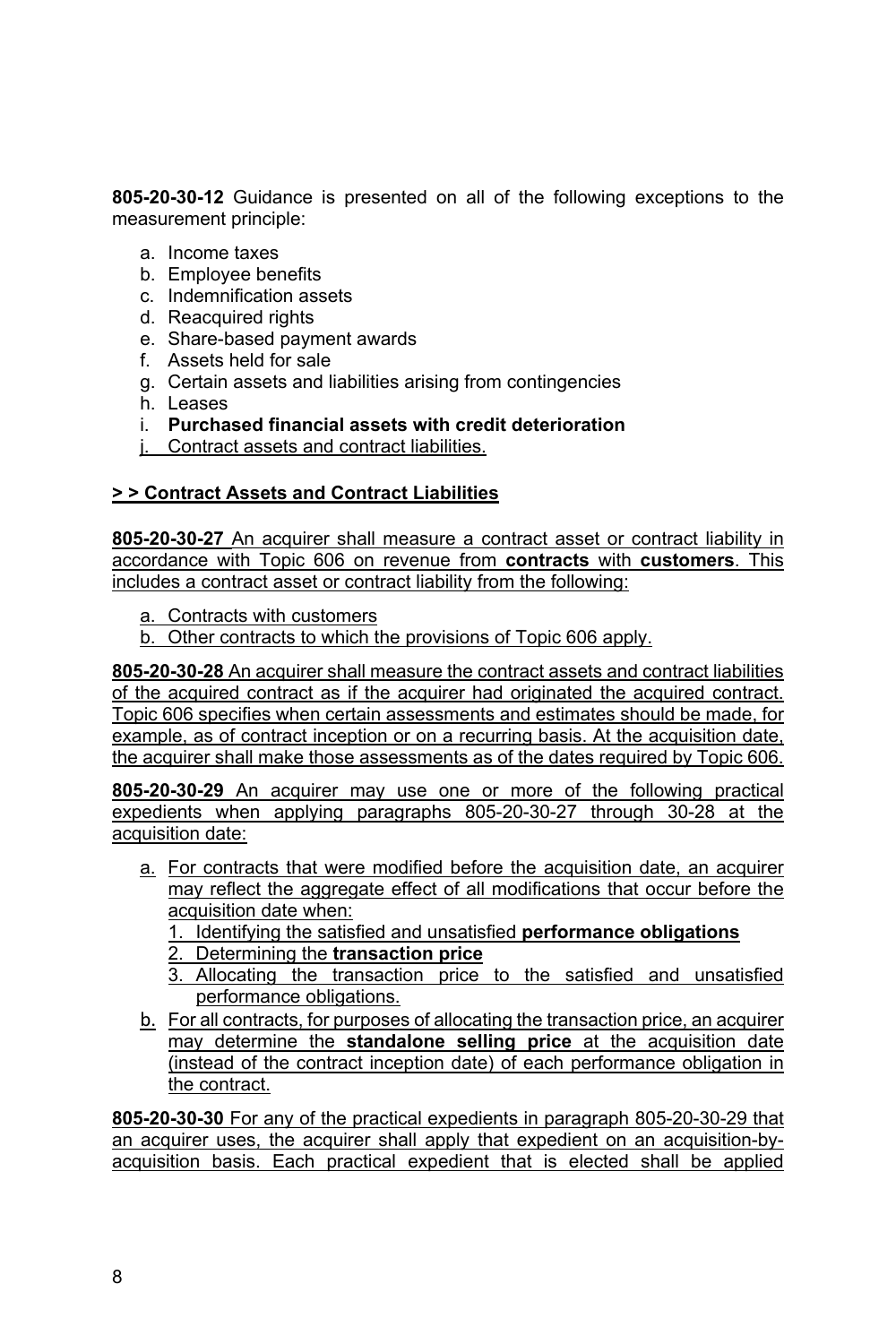consistently to all contracts acquired in the same business combination. In addition, the acquirer shall provide the disclosures in paragraph 805-20-50-5.

5. Add paragraph 805-20-50-5 and its related heading, with a link to transition paragraph 805-20-65-3, as follows:

### **Disclosure**

#### **> Exceptions to the Measurement Principle**

**805-20-50-5** Paragraph not used.For any of the practical expedients in paragraph 805-20-30-29 that an acquirer uses, the acquirer shall disclose all of the following information:

- a. The expedients that have been used
- b. To the extent reasonably possible, a qualitative assessment of the estimated effect of applying each of those expedients.
- 6. Add paragraph 805-20-65-3 and its related heading as follows:

### **Transition and Open Effective Date Information**

#### **> Transition Related to Accounting Standards Update No. 2021-08,** *Business Combinations (Topic 805): Accounting for Contract Assets and Contract Liabilities from Contracts with Customers*

**805-20-65-3** The following represents the transition and effective date information related to Accounting Standards Update No. 2021-08*, Business Combinations (Topic 805): Accounting for Contract Assets and Contract Liabilities from Contracts with Customers*:

- a. For **public business entities**, the pending content that links to this paragraph shall be effective for fiscal years, including interim periods within those fiscal years, beginning after December 15, 2022.
- b. For all other entities, the pending content that links to this paragraph shall be effective for fiscal years, including interim periods within those fiscal years, beginning after December 15, 2023.
- c. An entity shall apply the pending content that links to this paragraph prospectively to **business combinations** that occur after the effective date.
- d. Early application of the pending content that links to this paragraph is permitted, including in any interim period, for:
	- 1. Public business entities for periods for which financial statements have not yet been issued
	- 2. All other entities for periods for which financial statements have not yet been made available for issuance.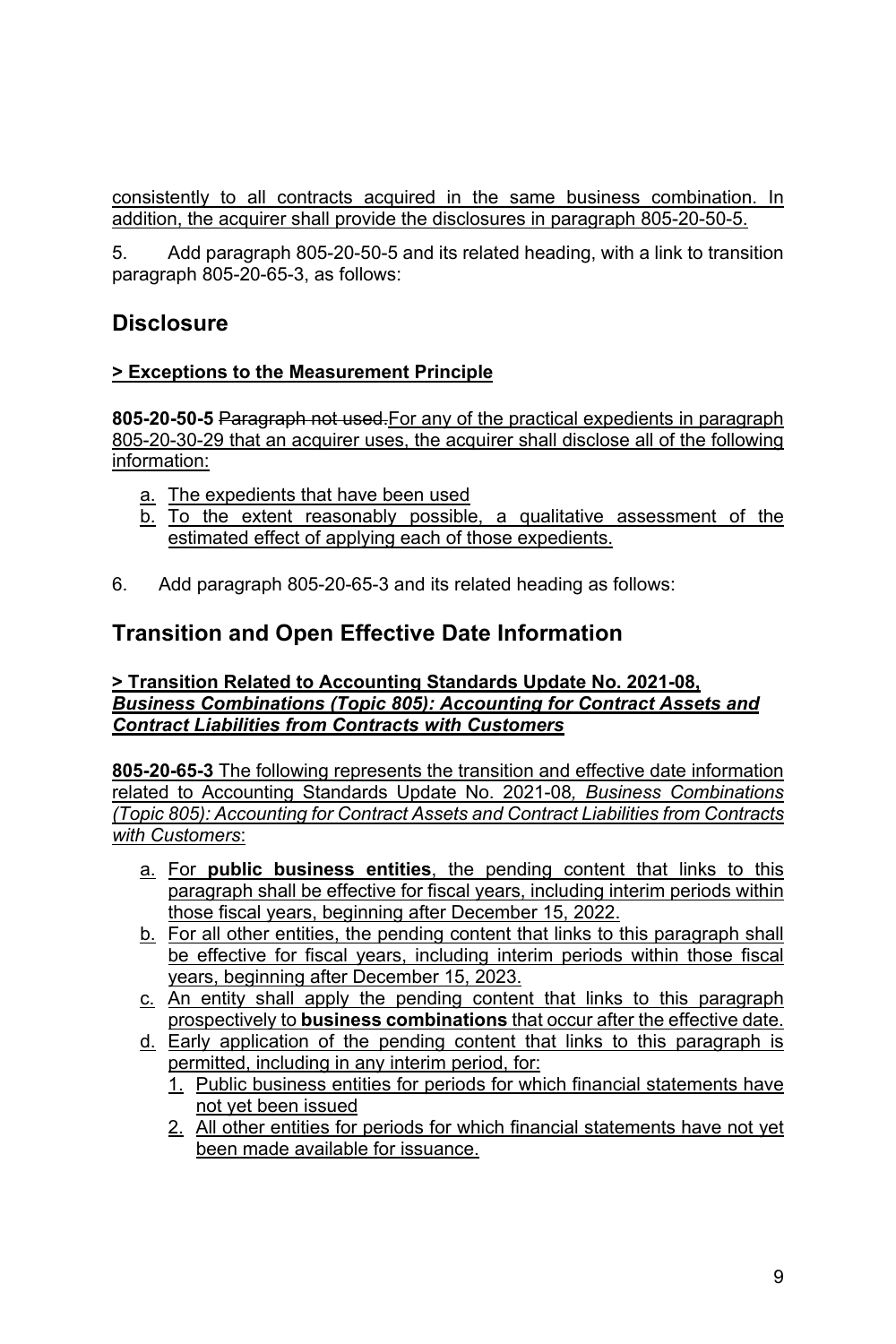- e. An entity that elects early application of the pending content that links to this paragraph in an interim period shall apply the pending content:
	- 1. Retrospectively to all business combinations for which the acquisition date occurs on or after the beginning of the fiscal year that includes the interim period of early application
	- 2. Prospectively to all business combinations that occur on or after the date of initial application.

# Amendments to Status Sections

7. Amend paragraph 805-20-00-1, by adding the following items to the table, as follows:

|  | 805-20-00-1 The following table identifies the changes made to this Subtopic. |  |  |
|--|-------------------------------------------------------------------------------|--|--|
|  |                                                                               |  |  |

|                      |               | <b>Accounting</b><br><b>Standards</b> |            |
|----------------------|---------------|---------------------------------------|------------|
| Paragraph            | <b>Action</b> | <b>Update</b>                         | Date       |
| <b>Contract</b>      |               |                                       |            |
| Liability            | Added         | 2021-08                               | 10/28/2021 |
| <b>Performance</b>   |               |                                       |            |
| Obligation           | Added         | 2021-08                               | 10/28/2021 |
| <b>Standalone</b>    |               |                                       |            |
| <b>Selling Price</b> | Added         | 2021-08                               | 10/28/2021 |
| <b>Transaction</b>   |               |                                       |            |
| Price                | Added         | 2021-08                               | 10/28/2021 |
| 805-20-25-16         | Amended       | 2021-08                               | 10/28/2021 |
| 805-20-25-17         | Amended       | 2021-08                               | 10/28/2021 |
| 805-20-25-28C        | Added         | 2021-08                               | 10/28/2021 |
| 805-20-30-10         |               |                                       |            |
| through 30-12        | Amended       | 2021-08                               | 10/28/2021 |
| 805-20-30-27         |               |                                       |            |
| through 30-30        | Added         | 2021-08                               | 10/28/2021 |
| 805-20-50-5          | Added         | 2021-08                               | 10/28/2021 |
| 805-20-65-3          | Added         | 2021-08                               | 10/28/2021 |

*The amendments in this Update were adopted by the affirmative vote of five members of the Financial Accounting Standards Board. Ms. Botosan dissented, and Mr. Cannon abstained.*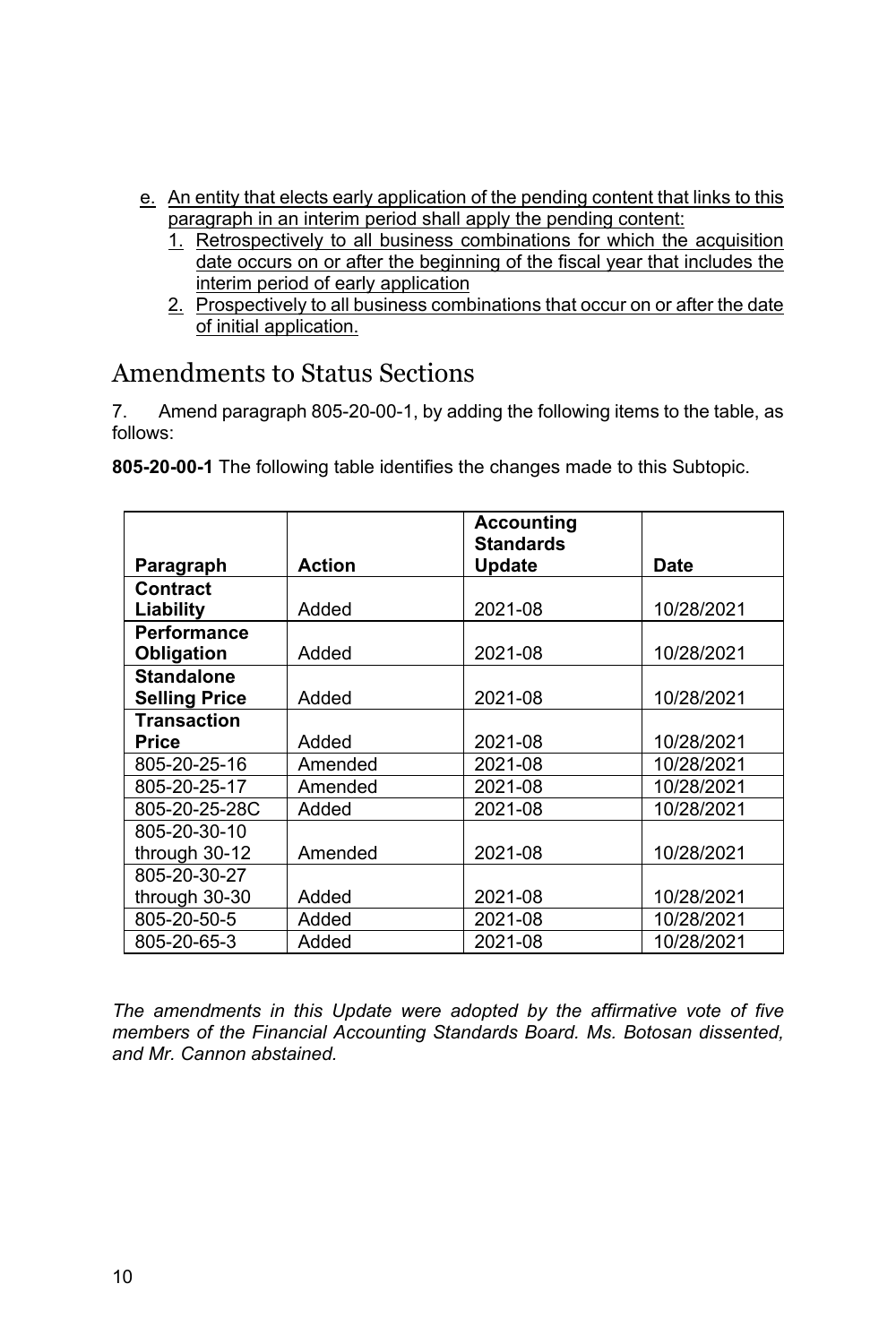Ms. Botosan dissents from the issuance of this Update because she does not support the change in measurement basis for contract assets and contract liabilities (as defined in Topic 606) that are acquired in a business combination. That change creates both an exception to the fair value measurement required by Topic 805 and an additional difference between generally accepted accounting principles and International Financial Reporting Standards related to accounting for business combinations. As more fully explained in the following paragraphs, she believes that the Update does not improve the accounting for business combinations and does not meet the objective of financial reporting of providing more decision-useful information. She also believes that the expected benefits do not justify the expected costs.

As amended, an acquiree's preacquisition measures of contract assets and liabilities will in most situations carry over to the postacquisition financial statements of an acquirer. Ms. Botosan believes that simply carrying over the same basis does not faithfully represent the economics of a business acquisition transaction and could result in an overstatement of postacquisition revenues and income. This concern is not new; it was raised in the basis for conclusions in FASB Statement No. 141 (revised 2007), *Business Combinations,* which stated in part that "by recording assets and liabilities at the carrying amounts of predecessor entities, postcombination revenues may be overstated (and expenses understated) as the result of embedded gains that were generated by predecessor entities but not recognized by them" (paragraph B38).

Ms. Botosan is concerned that potential overstatement of postacquisition revenues and income by the acquirer resulting from carrying over the acquiree's basis may create perverse incentives for entities to "buy revenues." Exacerbating this concern is that an increase in contract liabilities (related to the application of carryoverbasis measurement) often will produce an offsetting increase in goodwill, which generally is not subject to systematic amortization. Moreover, she believes that these resulting effects on postacquisition revenues and income will not be transparent to investors and other users of the financial statements.

Ms. Botosan agrees that investors and other users of financial statements require information to distinguish and separately evaluate acquired and originated revenues. She acknowledges the relevance of that information and would support enhanced disclosures of carryover-basis information to help users of financial statements assess the longer term implications of a business combination on revenue, revenue growth, and margins.

Ms. Botosan recognizes that the application of carryover-basis measurement incorporates certain information on the face of the financial statements that is useful for assessing the longer term implications of a business combination. However, its application also eliminates existing fair value information that is necessary to evaluate the soundness of managers' business acquisition decisions. She notes that to meet the objective of financial reporting, financial statements should provide information useful in assessing not only an entity's prospects for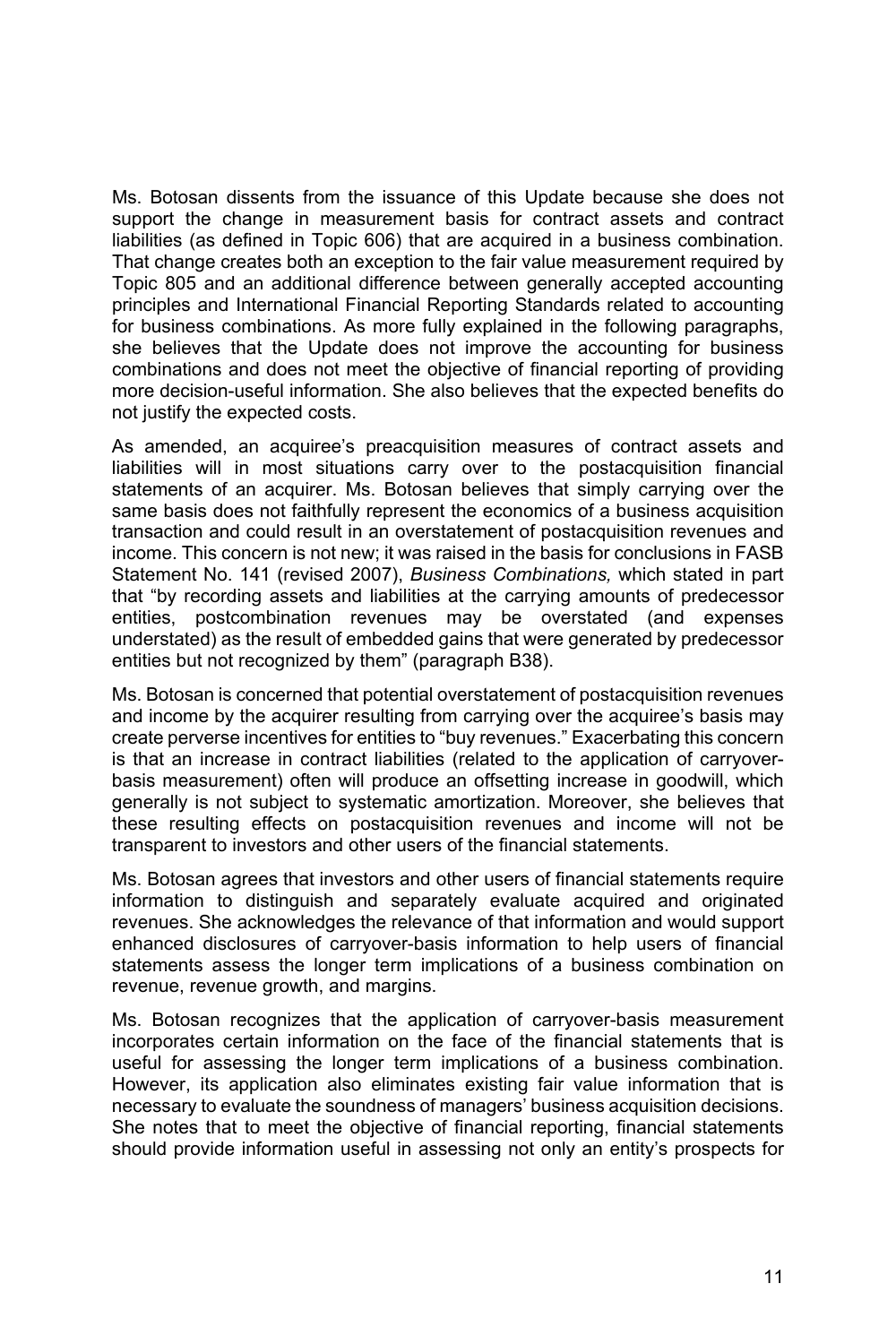future net cash inflows but also the efficiency and effectiveness with which "the entity's management and governing board have discharged their responsibilities to use the entity's resources" (paragraph OB4 of FASB Concepts Statement No. 8, *Conceptual Framework for Financial Reporting—Chapter 1, The Objective of General Purpose Financial Reporting;* footnote reference omitted). Accordingly, she believes that the Update's change in measurement basis for contract assets and contract liabilities acquired in a business combination and the loss of key decision-useful fair value information does not achieve the objective of financial reporting.

*Members of the Financial Accounting Standards Board:* 

Richard R. Jones, *Chair*  James L. Kroeker, *Vice Chairman* Christine A. Botosan Gary R. Buesser Fred L. Cannon Susan M. Cosper Marsha L. Hunt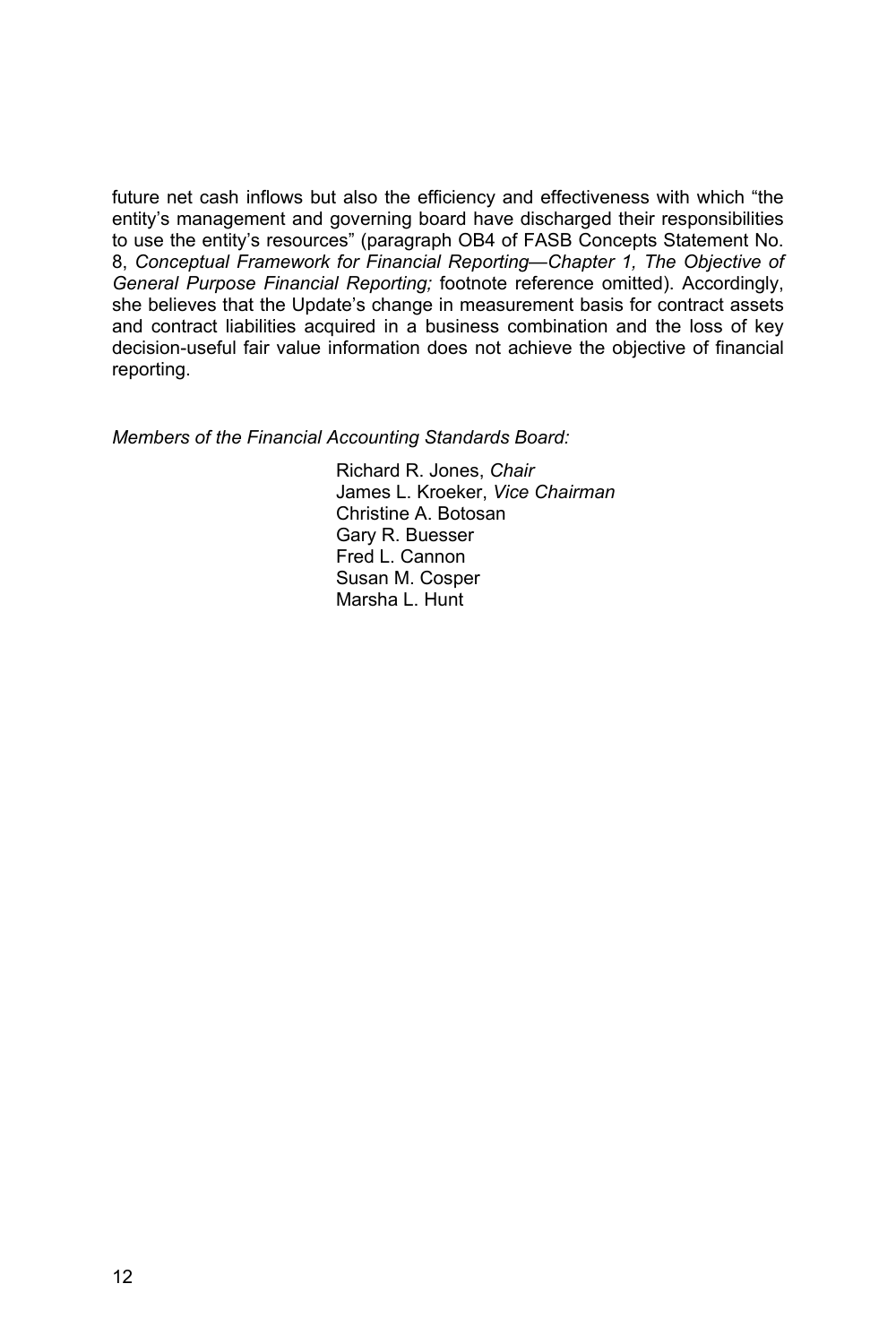# Background Information and Basis for Conclusions

BC1. The following summarizes the Board's considerations in reaching the conclusions in this Update. It includes reasons for accepting certain approaches and rejecting others. Individual Board members gave greater weight to some factors than to others.

BC2. The Board decided to undertake this project to improve the accounting for acquired revenue contracts with customers in a business combination by addressing diversity in practice and inconsistency related to the following:

- a. Recognition of an acquired contract liability
- b. Payment terms and their effect on subsequent revenue recognized by the acquirer.

# Background Information

BC3. Topic 805 provides guidance on the accounting for business combinations. In applying the acquisition method in Topic 805, an acquirer recognizes identifiable assets acquired and liabilities assumed in a business combination and generally measures those assets and liabilities at fair value. Paragraph 805-20-25-2 provides additional guidance on the recognition criteria. It states that for an identifiable asset acquired or liability assumed to be recognized in a business combination, it must meet the definition of an asset or liability in FASB Concepts Statement No. 6, *Elements of Financial Statements* (as issued in December 1985)*.* The definition of a liability in Concepts Statement 6 clarifies that a present obligation is broader than a legal obligation.

BC4. Emerging Issues Task Force (EITF) Issue No. 01-3, "Accounting in a Business Combination for Deferred Revenue of an Acquiree," provided specific guidance on the accounting for deferred revenue in a business combination. Issue 01-3 required that an acquiring entity recognize a liability related to the deferred revenue of an acquired entity only if that deferred revenue represented a legal obligation assumed by the acquiring entity (a legal performance obligation as described in Issue 01-3) and the amount assigned to that liability was its acquisition date fair value. Issue 01-3 was superseded by FASB Statement No. 141 (revised 2007), *Business Combinations,* which did not include specific guidance on the recognition of a liability for deferred revenue in a business combination. Rather, Statement 141(R) referenced the definition of a liability in Concepts Statement 6 (that guidance is now codified in paragraph 805-20-25-2) for all liabilities recognized in a business combination.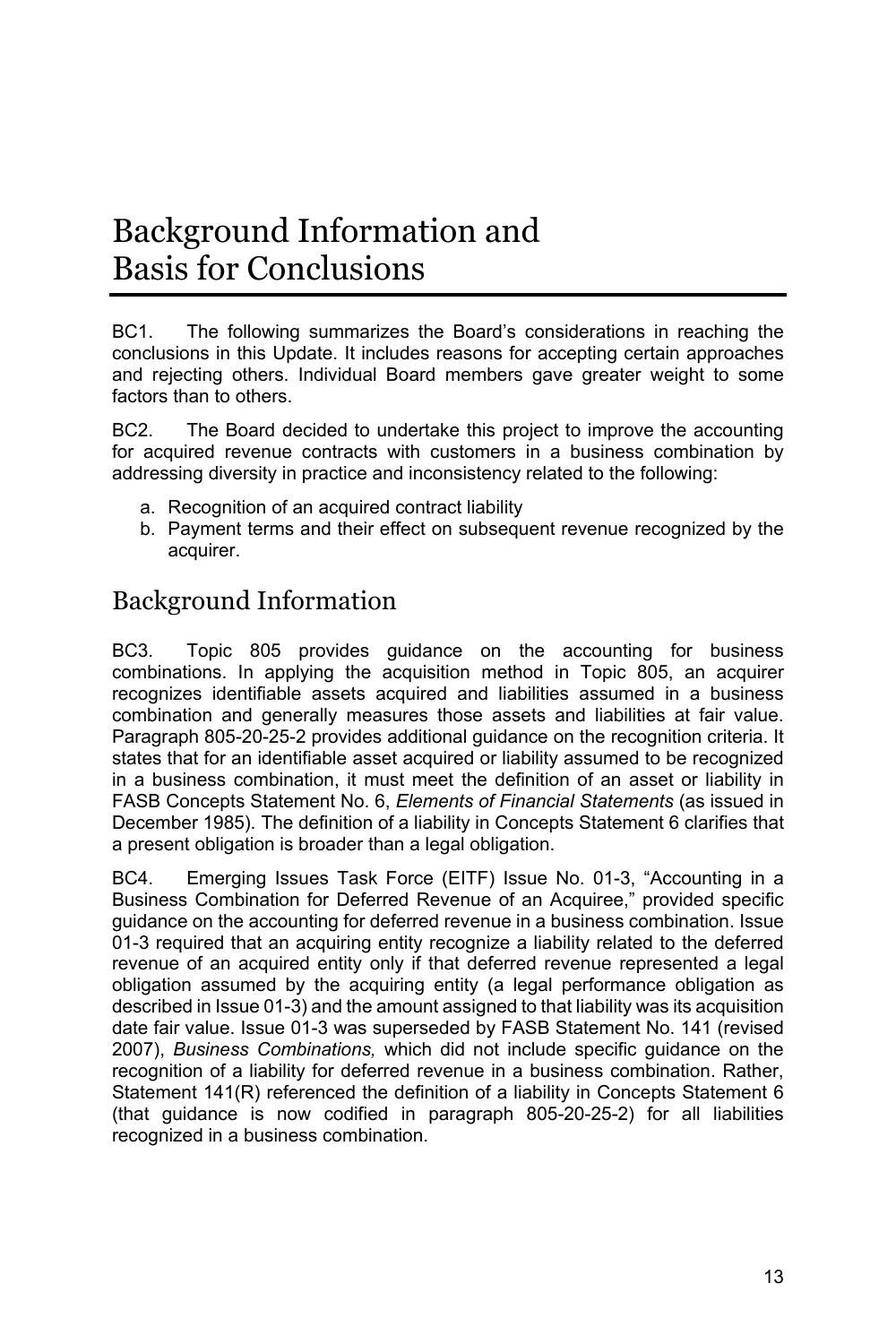BC5. Although Statement 141(R) superseded the guidance in Issue 01-3, stakeholders indicated that practice generally continued to apply the concepts in Issue 01-3, including using the legal obligation concept, to determine whether an entity should recognize a liability assumed related to deferred revenue of an acquired entity accounted for under Topic 605, Revenue Recognition.

BC6. In May 2014, the Board issued Update 2014-09, which provides a single comprehensive accounting model on revenue recognition for contracts with customers. Among other things, Topic 606 introduced the term *performance obligation*, which is defined in the Codification Master Glossary as follows:

> A promise in a contract with a customer to transfer to the customer either:

- a. A good or service (or a bundle of goods or services) that is distinct
- b. A series of distinct goods or services that are substantially the same and that have the same pattern of transfer to the customer.
- BC7. In addition, paragraph 606-10-25-16 states:

 A contract with a customer generally explicitly states the goods or services that an entity promises to transfer to a customer. However, the promised goods and services identified in a contract with a customer may not be limited to the goods or services that are explicitly stated in that contract. This is because a contract with a customer also may include promises that are implied by an entity's customary business practices, published policies, or specific statements if, at the time of entering into the contract, those promises create a reasonable expectation of the customer that the entity will transfer a good or service to the customer.

BC8. The discussion in paragraphs BC32 and BC87 of the basis for conclusions of Update 2014-09 further explains that customary business practices or other implied promises in a contract with a customer do not need to be legally enforceable.

BC9. Stakeholders indicated that it is unclear how an acquirer should evaluate whether to recognize a contract liability from a revenue contract with a customer assumed in a business combination after Topic 606 is adopted. Some stakeholders stated that an entity should use the definition of *performance obligation* introduced by Topic 606 to determine whether a contract liability from a revenue contract with a customer is a liability assumed that is recognized in the business combination. Other stakeholders indicated that Topic 606 did not amend the guidance in Topic 805 and stated that an entity should continue to use the legal obligation concept from Issue 01-3 when applying the guidance in Topic 805. For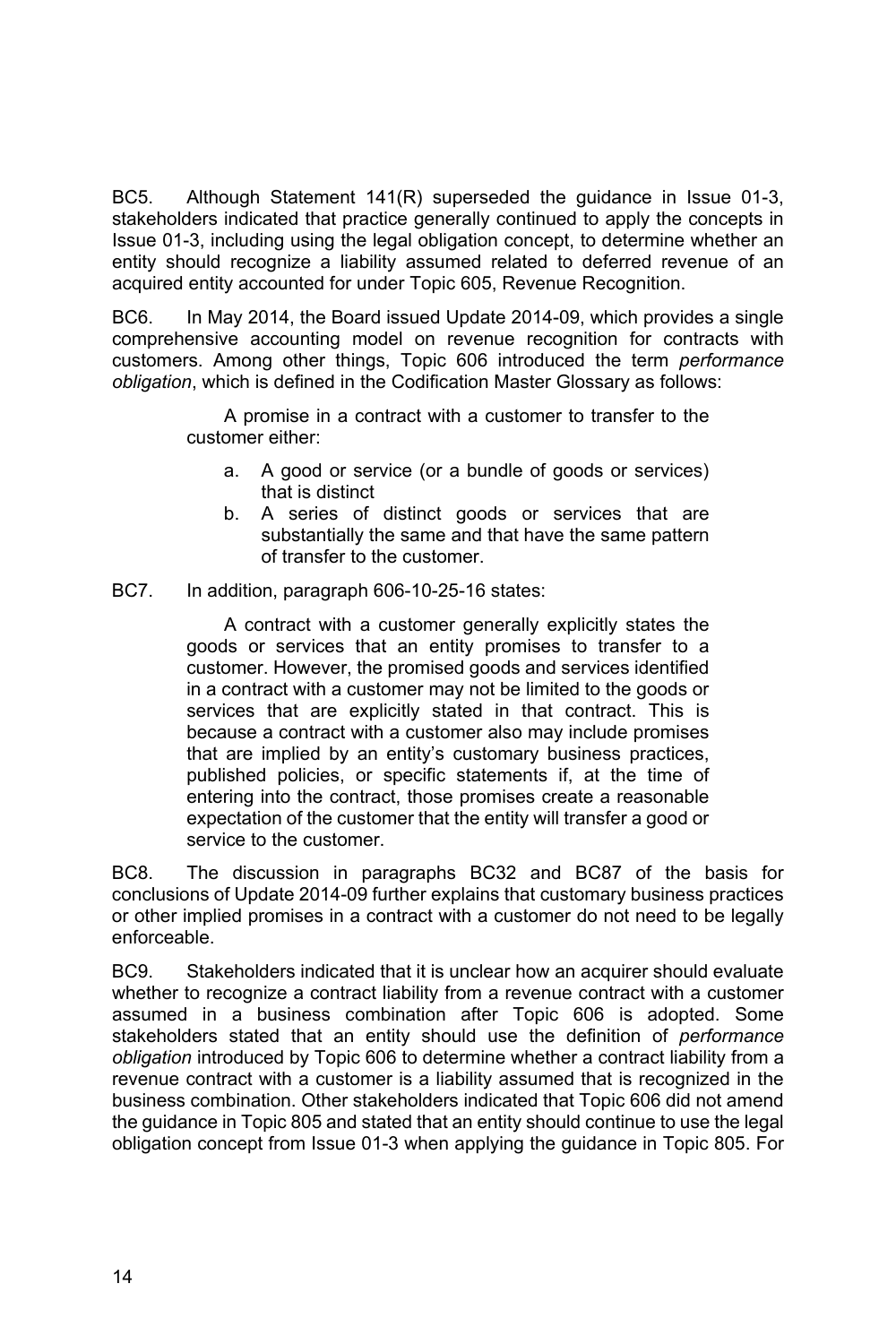example, an entity will recognize revenue over time for what is now referred to as a license to symbolic intellectual property under Topic 606. Therefore, when an acquirer is evaluating whether to recognize a liability assumed related to a license to symbolic intellectual property, the acquiree's balance sheet may have a contract liability (a remaining performance obligation) under Topic 606 at the acquisition date. However, the entity may have no legal obligation other than to allow for the continued use of its intellectual property because the remaining activities to support and maintain the underlying intellectual property are not legal obligations.

BC10. On March 28, 2018, the Board added a narrow-scope project to the EITF's agenda to reduce the diversity that might arise when evaluating whether to recognize a contract liability from a contract with a customer that is acquired in a business combination after an entity has adopted Topic 606. In addition, stakeholders indicated that questions may arise under Topic 606 about measurement of contract liabilities from revenue contracts with customers in a business combination. The Board also asked the EITF to consider those measurement issues.

BC11. Under Topic 805, the general measurement principle in paragraph 805- 20-30-1 explains that an acquirer must initially measure all assets acquired and liabilities assumed, with limited exceptions, at their acquisition date fair values in accordance with Topic 820, Fair Value Measurement. There is no specific guidance or exception related to the measurement of revenue contracts with customers, and, thus, the contract assets and contract liabilities that arise from them follow the overall measurement principle. Topic 805 generally requires that an acquirer subsequently measure and account for assets acquired and liabilities assumed in a business combination in accordance with other applicable GAAP; therefore, acquired contract assets and contract liabilities would subsequently be accounted for under Topic 606.

BC12. During the deliberations of EITF Issue No. 18-A, "Recognition under Topic 805 for an Assumed Liability in a Revenue Contract," Task Force members considered whether two acquired revenue contracts with identical performance obligations but with different payment terms would result in different amounts of postacquisition revenue for the acquirer. Most Task Force members indicated that, theoretically, the timing of payment should not affect the amount of revenue recognized by the acquirer after the acquisition for the acquired contract (other than perhaps because of a significant financing component). However, in current practice, a revenue contract that is paid upfront before the acquisition likely will result in different postacquisition revenue compared with an identical revenue contract that is paid over time after the acquisition.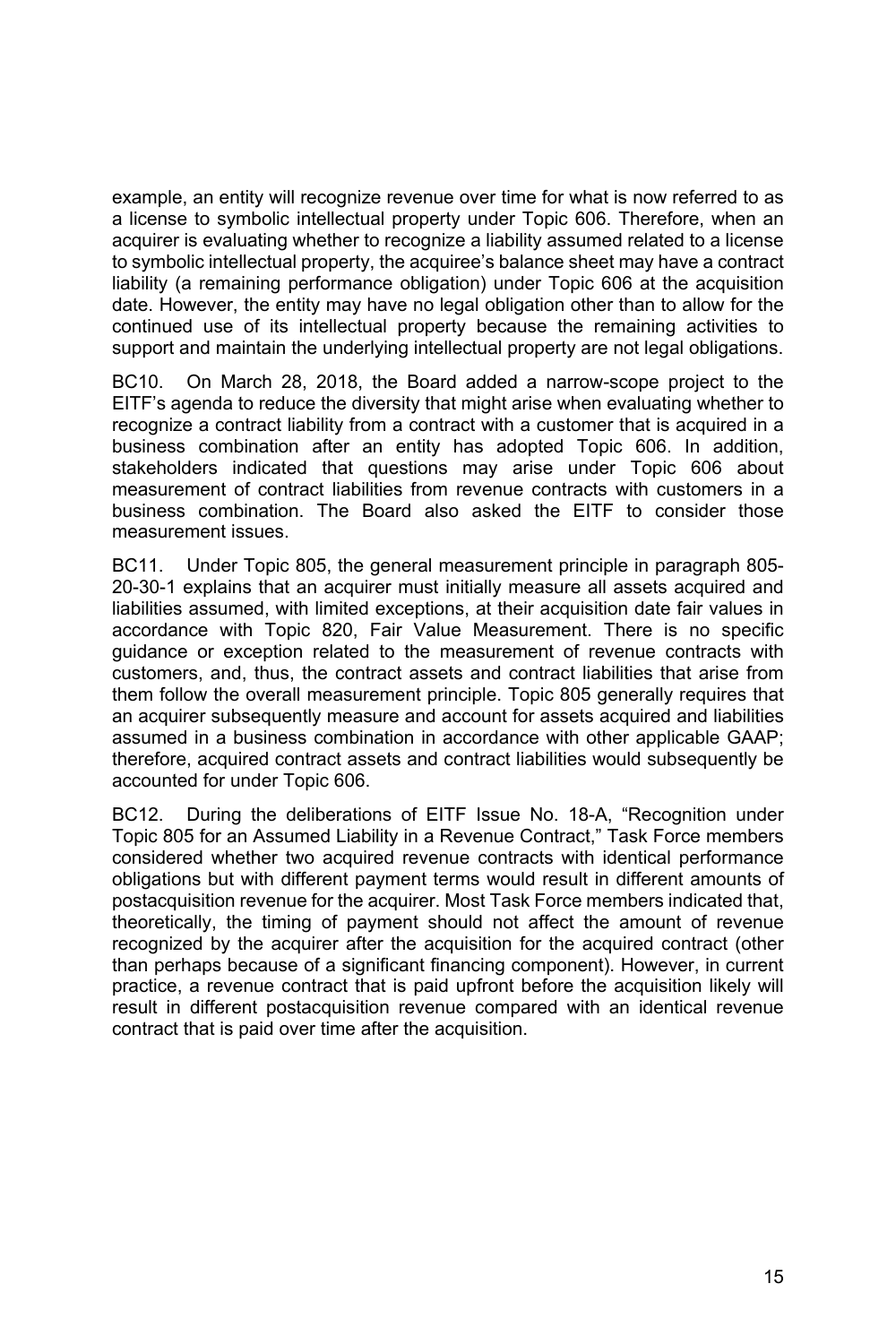BC13. When a revenue contract is paid upfront, an acquirer recognizes an assumed contract liability at fair value when the acquiree has received consideration from the customer and there is still a remaining unsatisfied, or partially unsatisfied, obligation as of the acquisition date. The resulting fair value measurement will often be lower than the contract liability balance that is recorded by the acquiree. Under fair value measurement techniques, the costs or activities to enter into the contract are considered to have already been performed by the acquiree before the acquisition and, therefore, are not included in the measurement of the remaining obligation for the related contract liability. However, under Topic 606, the costs to enter into the contract are not considered for purposes of revenue recognition, and contract liabilities are derecognized as the corresponding performance obligation is satisfied by transferring either a good or service to the customer. Alternatively, when a contract is paid over time as performance occurs, an acquirer likely would not analyze the specific revenue contract at the acquisition date because there would be no identifiable assets or liabilities assumed to measure at fair value for that contract (absent assumed intangible assets). Therefore, there is no contract-specific fair value adjustment, and an acquirer likely would subsequently recognize the same amount of revenue that the acquiree would have recognized if no business combination took place.

BC14. At the October 10, 2018 Board meeting, the Board authorized the staff to prepare an Invitation to Comment, *Measurement and Other Topics Related to Revenue Contracts with Customers under Topic 805,* as part of a research project to address the measurement and payment terms issues. On February 14, 2019, the Board issued proposed Accounting Standards Update, *Business Combinations (Topic 805): Revenue from Contracts with Customers—Recognizing an Assumed Liability,* as part of Issue 18-A to address the recognition issue and the related Invitation to Comment concurrently.

BC15. At the June 13, 2019 EITF meeting, the Task Force considered the feedback received from the Invitation to Comment and the February 2019 proposed Accounting Standards Update and decided not to affirm its consensusfor-exposure on Issue 18-A. Several respondents identified implications of providing the recognition for acquired revenue contracts in a business combination without providing corresponding measurement guidance. For example, some respondents suggested that determining the fair value of performance obligations as defined in Topic 606 may be complex and could lead to diversity. On the basis of stakeholders' feedback, the Task Force recommended to the Board that the issues related to recognition and measurement be addressed holistically. At the July 31, 2019 Board meeting, the Board decided to subsume Issue 18-A on recognition into the Board's research project, Recognition and Measurement of Revenue Contracts with Customers under Topic 805. On September 23, 2020, the Board added the project to its technical agenda.

BC16. On December 15, 2020, the Board issued proposed Accounting Standards Update, *Business Combinations (Topic 805): Accounting for Contract Assets and Contract Liabilities from Contracts with Customers.* The Board received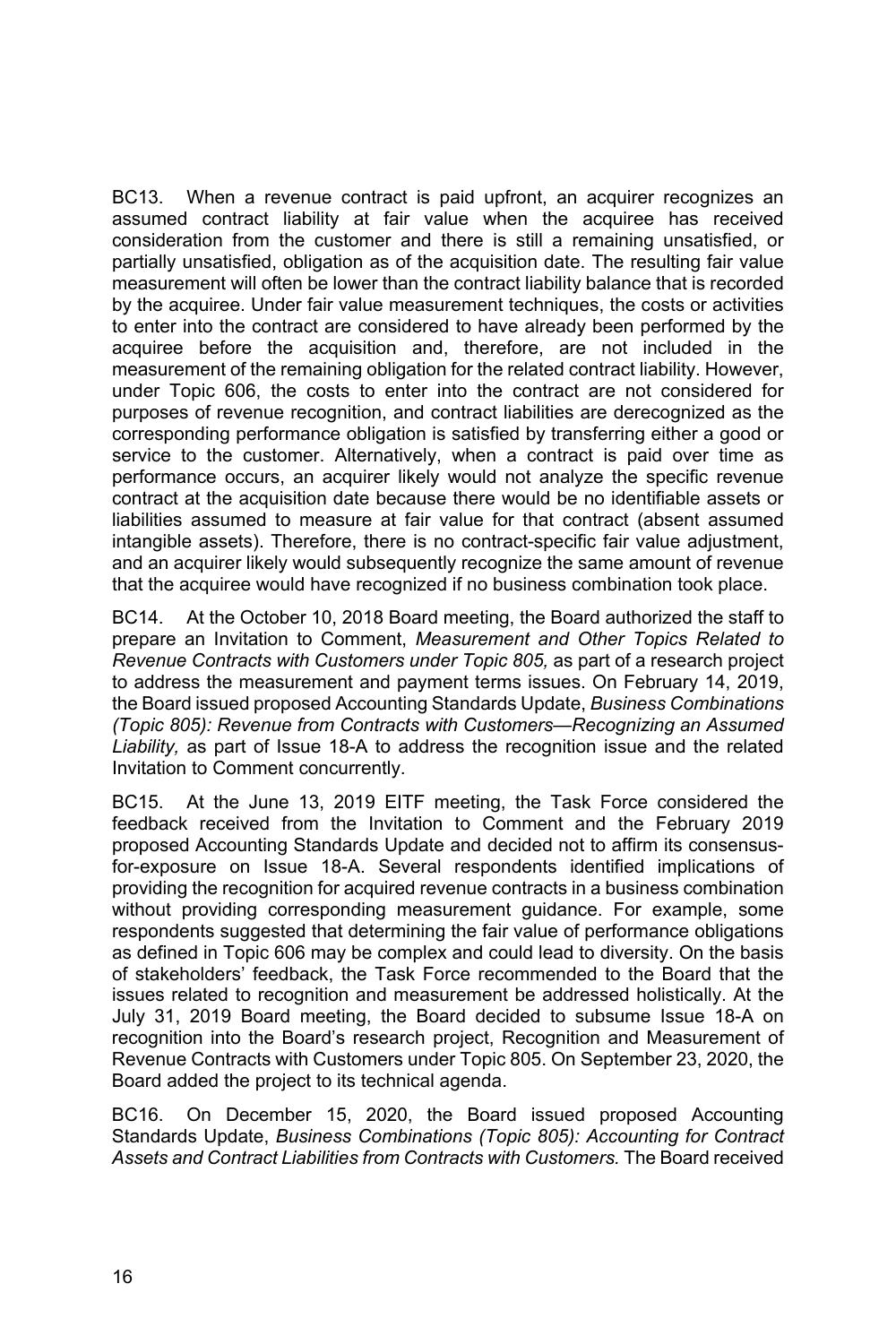43 comment letters on the proposed Update. Overall, the comment letter respondents supported the proposed recognition and measurement guidance for contract assets and contract liabilities acquired in a business combination. Respondents indicated that the proposed amendments would address the diversity in practice and inconsistency in accounting for acquired revenue contracts in a business combination, be less costly and complex compared with current accounting, and provide users of financial statements with better information. Most respondents agreed that the proposed amendments would be understandable and operable, although a few respondents requested clarifications about (a) how to apply the proposed amendments at the acquisition date, (b) contract-based intangible assets, and (c) the scope of the proposed amendments. Additionally, other comment letter respondents requested practical expedients for certain circumstances in which applying the guidance may be overly complex or burdensome. During the exposure period and redeliberations, the Board continued to interact with users of financial statements, who indicated their support for the proposed amendments and urged the Board to finalize the proposed guidance. The Board considered respondents' comments and concerns and those of participants in subsequent outreach in reaching the conclusions in this Update, as discussed further in the remainder of this basis for conclusions.

# Benefits and Costs

BC17. The objective of financial reporting is to provide information that is useful to present and potential investors, creditors, donors, and other capital market participants in making rational investment, credit, and similar resource allocation decisions. However, the benefits of providing information for that purpose should justify the related costs. Present and potential investors, creditors, donors, and other users of financial information benefit from improvements in financial reporting, while the costs to implement new guidance are borne primarily by present investors. The Board's assessment of the costs and benefits of issuing new guidance is unavoidably more qualitative than quantitative because there is no method to objectively measure the costs to implement new guidance or to quantify the value of improved information in financial statements.

BC18. The Board indicated that a requirement to measure the deferred revenue (contract liability) balance at fair value generally results in an acquirer recording an amount that is less than what was previously recorded by the acquiree under the principles of Topic 606 (see paragraph BC13). Therefore, the subsequent amount of revenue recorded by the acquirer after the acquisition is often not comparable with what was recorded by the acquiree, which obscures the revenue trend information of the combined company postacquisition. Revenue trend information is a vital input that investors use to forecast a combined entity's postacquisition revenues, earnings, and cash flows.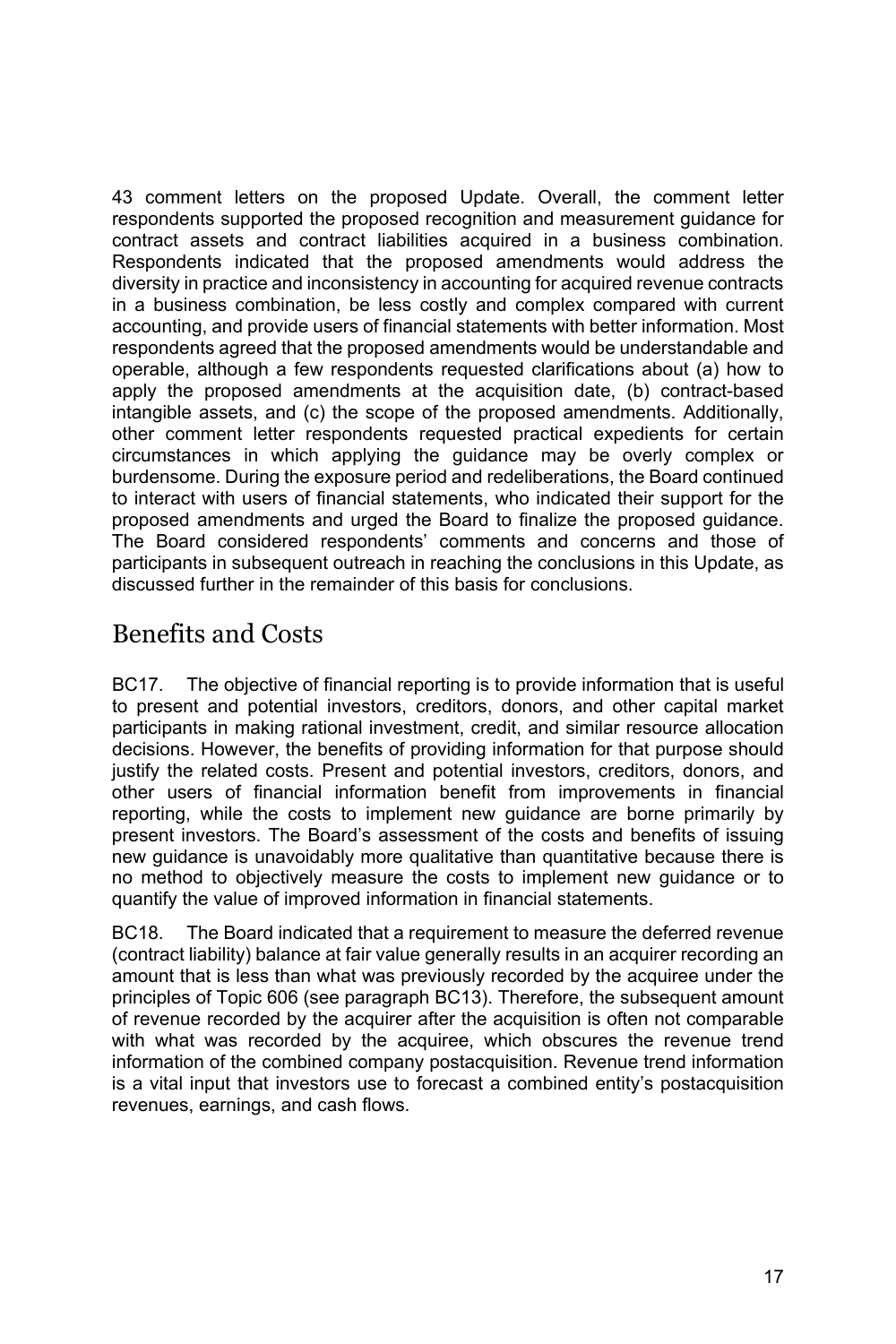BC19. The amendments in this Update provide specific guidance on recognition and measurement for contract assets and contract liabilities from acquired revenue from contracts with customers, resulting in consistent application of GAAP for revenue contracts. For example, by utilizing the guidance in Topic 606, identifying an obligation for a revenue contract will be consistent for all revenue contracts (that is, whether it is acquired in a business combination or originated by an entity). The amendments also eliminate differences in the subsequent amount of revenue recognized by an entity (acquirer) after a business combination based on the timing of payment, which the Board indicated results in counterintuitive outcomes and does not provide users of financial statements with decision-useful information.

BC20. The Board met with members of its Investor Advisory Committee (IAC), and substantially all its members supported the amendments in this Update because the amendments will provide decision-useful information for projecting future cash flows and revenues of the acquirer after the acquisition. Those members explained that a requirement to measure the deferred revenue (contract liability) balance at fair value (a) does not provide useful information, (b) is often challenging to understand, and (c) reduces comparability between the preacquisition and postacquisition period, disrupting the ability to predict future cash flows and revenue.

BC21. IAC members also explained that the resulting fair value adjustments are often reversed to analyze an entity after the acquisition. This analysis requires that investors search for information, such as non-GAAP disclosures or supplemental financial information, when business combinations occur to attempt to identify the acquired deferred revenue balance and the period over which that deferred revenue will be recognized. A number of the IAC members further explained that the supplemental information is sometimes unavailable or lacks the necessary information to enable investors to perform their analyses with precision. The amendments in this Update eliminate the need for entities to provide and investors to search for this non-GAAP or supplemental information because the revenue reported by the acquirer after the business combination under the amendments should be comparable with the revenue reported before the acquisition by the acquiree (that is, the accounting for contract liabilities will be consistent regardless of whether revenue contracts are acquired in a business combination or originated).

BC22. The Board believes that initial fair value measurement for acquired revenue contracts in a business combination is complex and requires significant judgment. Additionally, the Board notes that diversity exists in current practice for determining the fair value of contract liabilities for certain revenue arrangements. Additionally, even for those arrangements for which the fair value measurement is not overly complex, preparers explained that they often receive questions from users of financial statements about the fair value adjustments. To address those questions, preparers incur additional costs and complexity to maintain records that adjust revenue by reversing out the effects of the fair value adjustments in order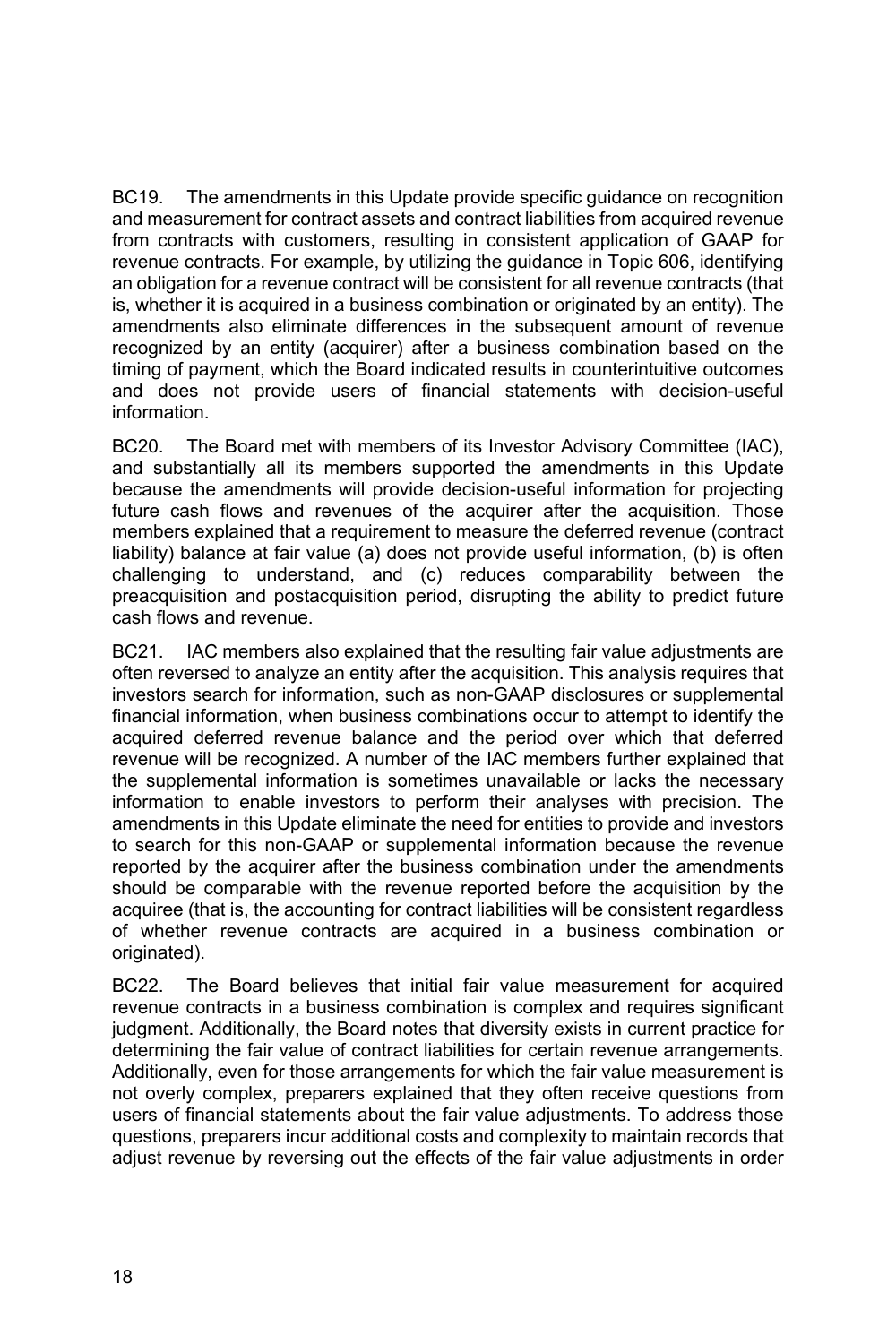to report and explain those revenue adjustments to users. Stakeholders observed that those adjustments often are difficult for users to understand and, in most cases, the effects of the fair value adjustments to the contract liability balance are short lived because of the contract terms of the acquired contracts. Thus, the amendments in this Update remove the costs for both preparers and investors to explain and understand the results of the fair value adjustments made to acquired contract liabilities.

BC23. The Board does not anticipate that entities will incur additional costs as a result of the amendments in this Update when compared with the accounting today for acquired revenue contracts with customers in a business combination. The Board acknowledged that the amendments may not always be as simple as recording the same contract assets and contract liabilities that were recorded by the acquiree before the acquisition and that there may be additional effort required to evaluate how the acquiree applied Topic 606. Additionally, the Board indicated that, in accordance with the existing requirements in Topic 805, acquirers still need to consider whether the terms of the contract require recognizing an additional intangible asset or liability for off-market terms (for example, if there were changes to the prevailing market terms since that contract was entered into). However, the Board acknowledged, consistent with comment letter feedback, that the level of effort required to account for the acquired revenue contracts in accordance with Topic 606 will be similar to or less than the level of effort required when applying current guidance. Additionally, the Board provided practical expedients to ease the potential burden of the amendments under certain circumstances.

BC24. The Board acknowledges that the amendments in this Update create a potential difference between GAAP and IFRS Standards in an area for which the guidance in the respective standards has converged, which could result in additional costs (see paragraphs BC45–BC47). The Board asked stakeholders whether divergence in this area of the guidance would create additional costs and complexity, and some stakeholders provided feedback that the benefit of decisionuseful information about revenue trends and acquired contracts from the amendments would outweigh the potential costs of divergence with IFRS Standards. In addition, the Board understands that, while GAAP and IFRS Standards appear to converge in form, there is diversity in practice on how that guidance is applied (see paragraph BC45).

BC25. In addition, the Board considered other potential costs of the amendments in this Update and determined that they were not significant enough to outweigh the benefits. For example, the Board notes that a potential cost of the amendments is that an acquirer that recognized contract liability balances in an acquisition would recognize revenue generated by the acquiree but not recognized before the acquisition, which could create an incentive for an entity to increase revenue through acquisitions and generally result in an increase in goodwill (see paragraph BC42 and BC43). However, the Board believes that because acquired contract liabilities are recognized by the acquirer in accordance with Topic 606, including applying all of the requirements and judgments of that guidance, an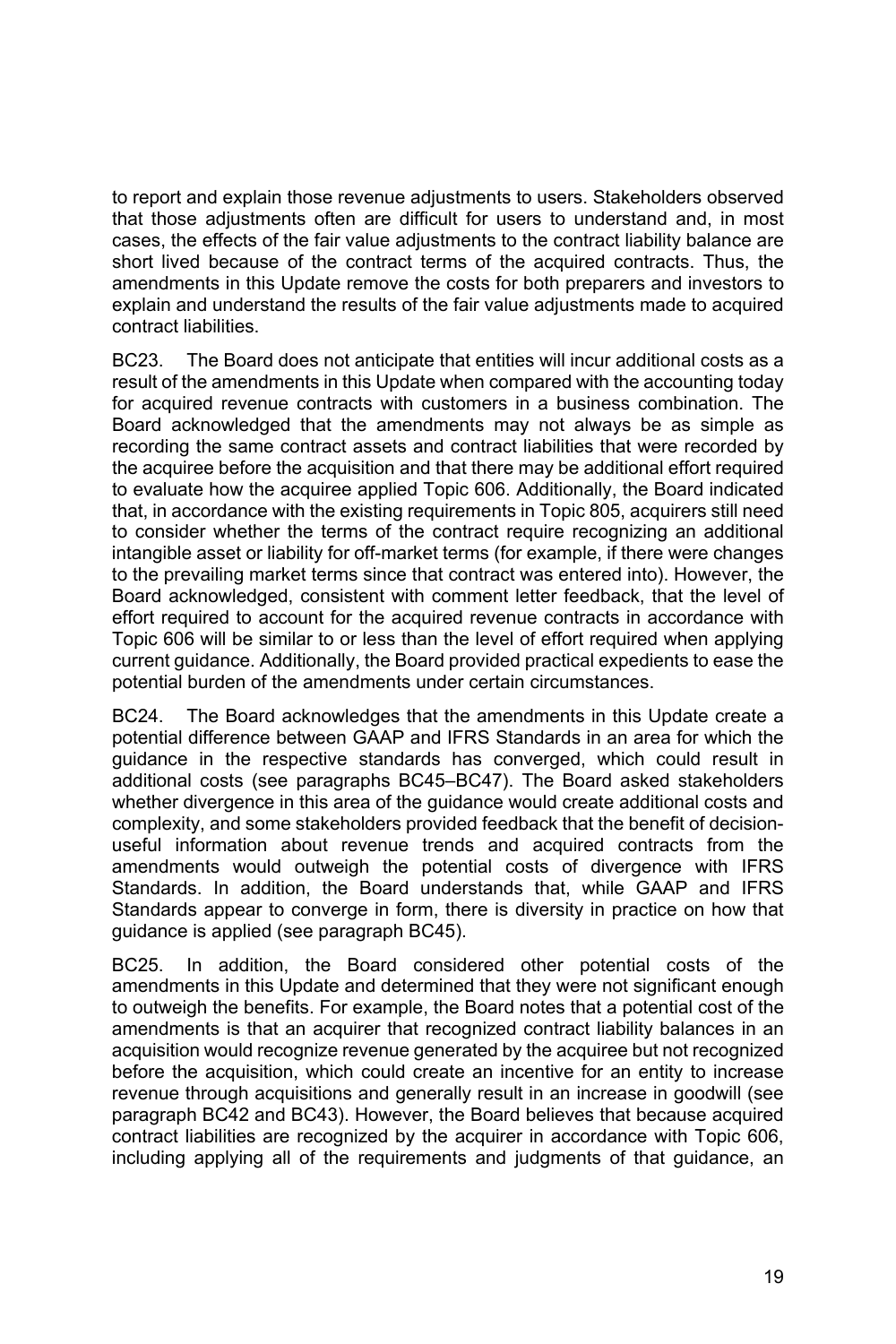entity's incentive to enter into an acquisition with the primary goal of acquiring revenue that is attributable to an acquiree's precombination performance is diminished. In addition, based on feedback received from respondents and other stakeholders, the Board believes that stakeholders are generally not concerned about this potential increase in goodwill.

BC26. Overall, the Board concluded that the amendments in this Update provide investors with more decision-useful information, reduce investor costs of analyzing and interpreting the reported information, and maintain or reduce the costs for preparers of financial statements.

# Basis for Conclusions

### Recognition of an Acquired Contract Liability in a Business **Combination**

BC27. The Board decided that an entity should use the definition of *performance obligation* as defined in Topic 606 to determine whether to recognize a contract liability from a revenue contract with a customer that is acquired in a business combination at the acquisition date.

BC28. An entity should evaluate whether it has a contract liability from a revenue contract that is assumed in a business combination if the acquiree has been paid (or consideration is due) for goods or services promised in the contract for which control has not been transferred to the customer (that is, an unsatisfied performance obligation). The acquirer would not need to perform this evaluation if the acquiree has not received payment or there is no consideration due (that is, a contract liability would not have been recognized under Topic 606).

BC29. The Board indicated that in many situations in which an acquired revenue contract has been paid upfront before the business combination, the recognition conclusion under a Topic 606 performance obligation would be the same as current practice if the acquirer used the legal obligation as the recognition criterion. However, the Board acknowledged that there may be circumstances in which the recognition conclusion could be different, such as for licenses of symbolic intellectual property or goods or services that are provided as a customary business practice because an entity is not legally obligated to perform in those situations (see paragraph BC9).

### Payment Terms and Their Effect on Subsequent Revenue Recognized by the Acquirer

BC30. To address the issue that the timing of payment for an acquired revenue contract affects the subsequent amount of revenue recognized by the acquirer after the business combination, the Board decided that acquired contract assets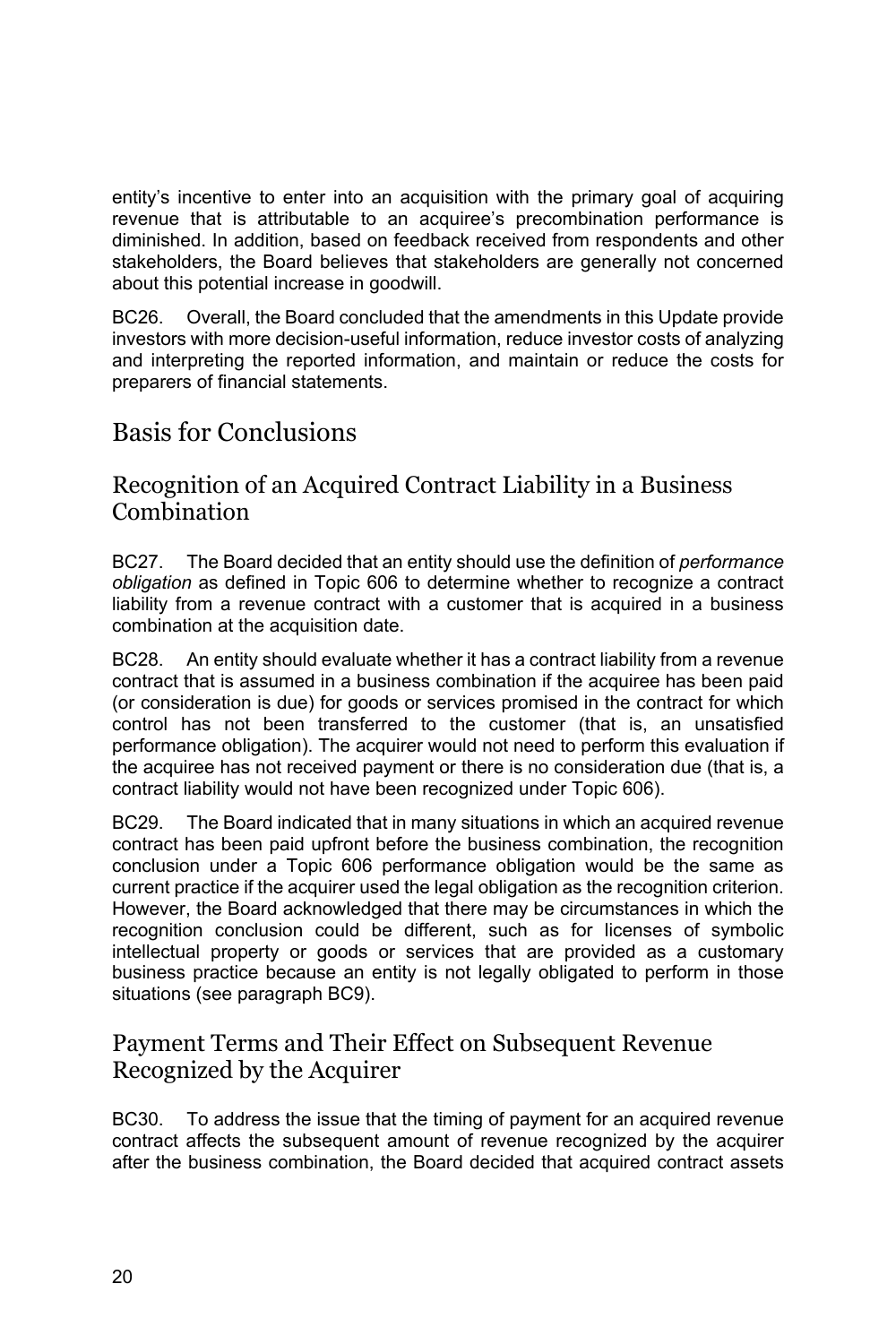and contract liabilities arising from revenue contracts with customers in a business combination should be measured in accordance with Topic 606 at the acquisition date. Therefore, the acquirer should no longer measure the remaining obligations of the acquired revenue contract at fair value but, instead, utilize the transaction price allocated to the remaining performance obligations in accordance with the principles of Topic 606.

# Application of Topic 606 at the Acquisition Date

BC31. The overall result of the Board's decisions on recognition and on payment terms will result in an entity (acquirer) accounting for contract assets and contract liabilities arising from revenue contracts with customers acquired in a business combination in accordance with Topic 606 at the acquisition date. At the acquisition date, an acquirer should account for the related revenue contract as if it had originated the contract. To achieve this, an acquirer may assess how the acquiree applied Topic 606 to determine what to record for the acquired revenue contracts. For example, if a revenue contract was paid fully upfront before the acquisition, the acquiree would have recognized a contract liability for the remaining, unsatisfied performance obligations in accordance with Topic 606. At the acquisition date, an acquirer would assess the acquiree's accounting under Topic 606 to determine what to record for the acquired contract. There may be circumstances in which the acquirer cannot assess or rely on the acquiree's Topic 606 accounting and, therefore, would have to perform the accounting for the contract in accordance with Topic 606, such as if the acquiree does not follow GAAP or there were errors identified in the acquiree's accounting. Generally, either of those efforts would result in the acquirer recording a contract liability that is the same as, or similar to, the contract liability that would have been recorded by the acquiree before the acquisition (if the acquiree had prepared financial statements in accordance with GAAP).

BC32. Topic 606 contains comprehensive guidance about the judgments and estimates that an entity must make when accounting for revenue contracts with customers. Topic 606 requires that certain of those judgments and estimates be made at the contract inception date, such as identifying performance obligations and determining standalone selling prices. Other estimates must be made on a recurring basis, such as estimates of variable consideration and measure of progress toward satisfying performance obligations. Comment letter respondents asked the Board to clarify how to apply Topic 606 at the acquisition date, including when (that is, as of which date) an entity should assess the judgments and estimates discussed in Topic 606. The amendments in this Update do not alter the timing of these judgments and estimates required by Topic 606; thus, an acquirer should assess and/or determine judgments and estimates as of both the contract inception date (or modification date in circumstances in which the contract had been previously modified) and the acquisition date (for recurring estimates). For example, an acquirer would identify the performance obligations that exist in an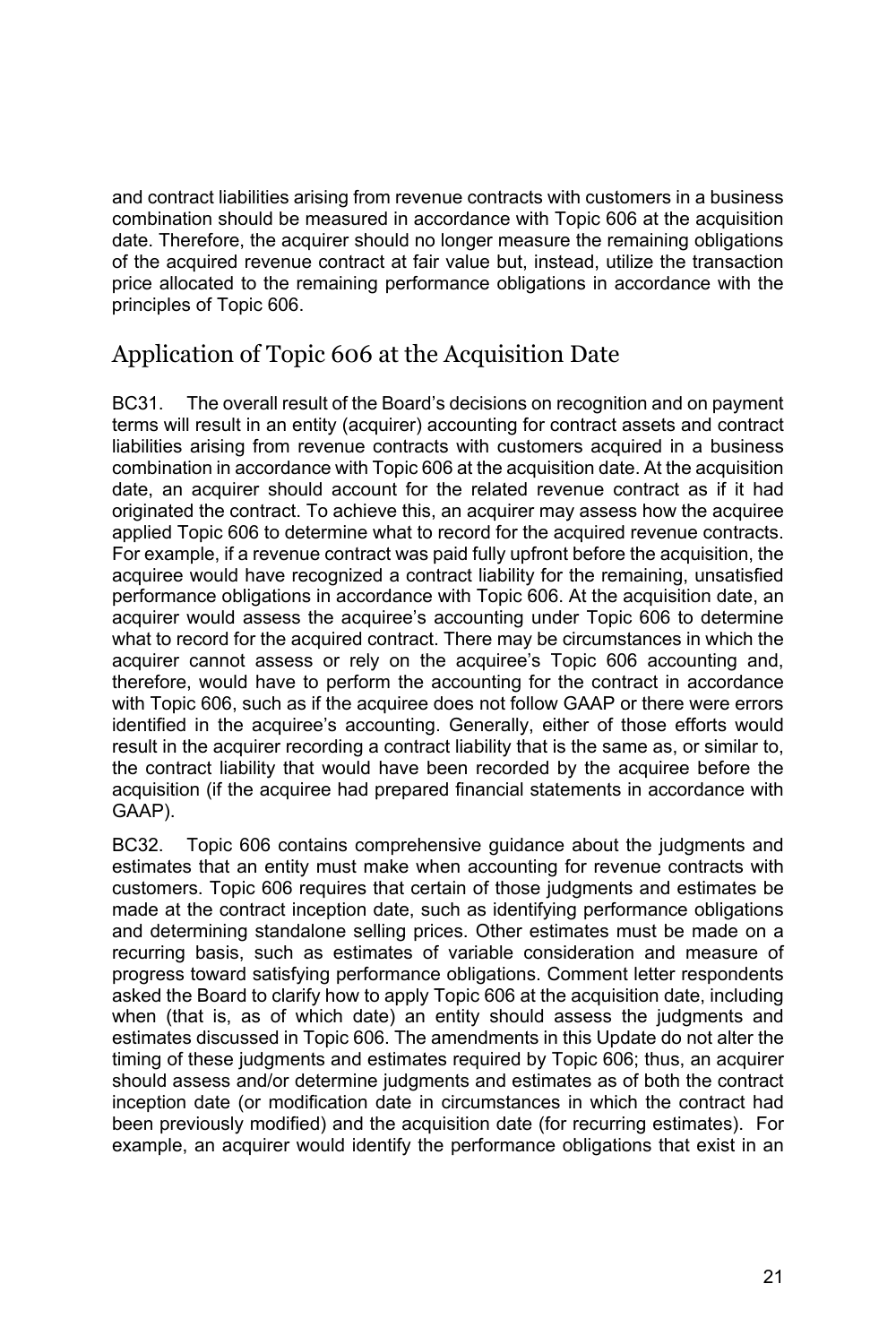acquired contract as of the contract inception date and estimate the transaction price as of the acquisition date. To clarify this point, the Board added paragraph 805-20-30-28, which describes how an acquirer should apply Topic 606 at the acquisition date to acquired contract assets and contract liabilities from contracts with customers and other in-scope contracts.

BC33. The Board indicated that differences between contract assets and contract liabilities recorded by an acquirer and those recorded by the acquiree before the acquisition generally would result from (a) differences in the acquirer's and acquiree's revenue recognition accounting policies and the resulting change to the acquiree's policies, (b) differences in estimates between the acquirer and acquiree, or (c) errors in the Topic 606 accounting of the acquiree. Therefore, the Board acknowledged that the amendments in this Update may not always be as simple as carrying over the acquiree's recorded contract assets or contract liabilities for some arrangements. Based on the outreach performed and comment letter feedback, the Board concluded that the information necessary to assess the acquiree's recorded balance in accordance with Topic 606 should generally be available and that the assessment should be relatively straightforward for most revenue contracts acquired. The Board also explained that practical expedients and policy elections are not pervasive in Topic 606; therefore, conforming accounting policies and elections should not be overly burdensome. The Board acknowledged that certain areas in Topic 606 require the use of judgment, such as estimates of variable consideration or determining the method of measuring progress for performance obligations satisfied over time, especially for arrangements with longer contract terms. However, based on stakeholder outreach and comment letter feedback, the Board concluded that evaluating those areas of judgment should not be overly burdensome when compared with current practice and indicated that, in certain situations, acquirers are currently required to perform these assessments at the acquisition date and that acquirers subsequently account for those contracts in accordance with Topic 606 and their own accounting policies.

## *Practical Expedients*

BC34. While a majority of comment letter respondents indicated that the amendments in this Update will simplify the current accounting for acquired contracts with customers in a business combination, several respondents expressed concerns about the complexity of the guidance related to circumstances in which (a) the acquirer has to assess long-term, complex contracts that may have been previously modified or (b) the acquirer is unable to assess or rely on the acquiree's accounting under Topic 606. Specifically, respondents explained that in the above circumstances, it is likely that there would be a significant amount of judgment required to evaluate or determine certain estimates as of the contract inception date or, in cases in which the contract had been previously modified, at the modification date.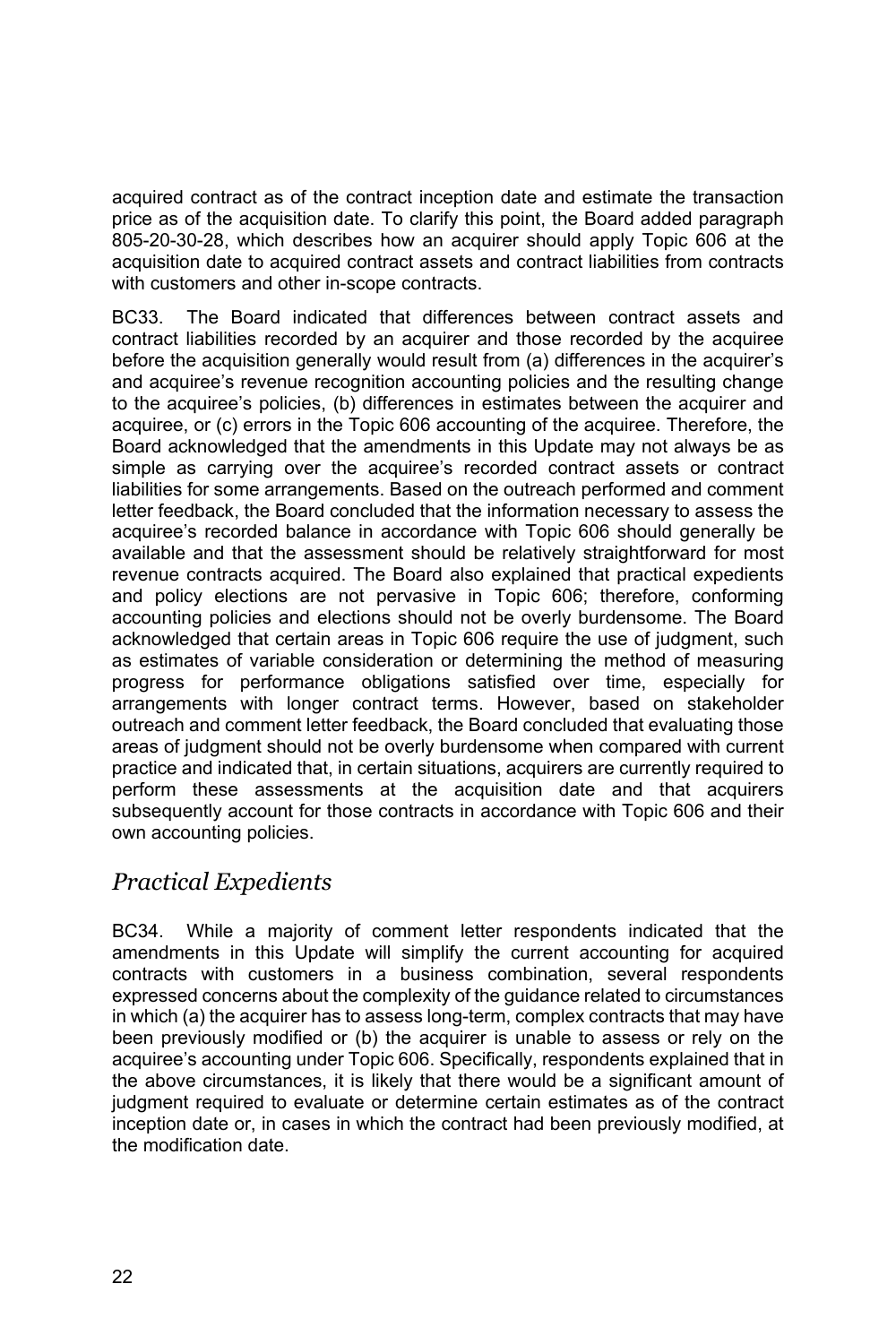BC35. In response to those concerns, the Board decided to provide certain practical expedients in paragraph 805-20-30-29. The practical expedients are designed to alleviate the complexity of the amendments in those circumstances described by comment letter respondents. The Board indicated that in circumstances in which the acquirer could not assess or rely on the acquiree's Topic 606 accounting, the acquirer would, in effect, need to adopt Topic 606 for all of the acquiree's contracts with customers at the acquisition date. Therefore, the Board decided to provide a similar practical expedient to one of the transition practical expedients in paragraph 606-10-65-1(f). That practical expedient provides relief for contracts that have been previously modified before the acquisition date. Additionally, the Board provided a practical expedient about when (that is, at which date) an acquirer would have to determine the standalone selling price of each performance obligation in the acquired contract. Although no criteria must be met to apply the practical expedients, the Board's primary reason for providing the practical expedients is to provide relief for situations in which the acquirer does not have the appropriate data or expertise to analyze the historical periods in which the contract was entered into.

BC36. The Board concluded that an acquirer would be more likely to utilize the practical expedients if it was unable to reasonably assess the acquiree's Topic 606 accounting (for example, because of errors in the acquiree's Topic 606 accounting or if the acquiree had not previously performed Topic 606 accounting) and, therefore, does not expect that the use of practical expedients would be widespread. Thus, the Board decided to provide those practical expedients to all acquirers and require that they be applied on an acquisition-by-acquisition basis. To be consistent with the requirements in Topic 606, the Board decided to require that entities disclose (a) the practical expedients that have been used and (b) to the extent reasonably possible, a qualitative assessment of the estimated effect of applying each of the expedients.

### *Other Topic 805 Considerations*

BC37. The amendments in this Update relate only to contract assets and contract liabilities as defined in Topic 606. Therefore, the amendments do not affect the accounting for associated customer-related intangible assets (paragraph 805-20-55-20) or contract-based intangible assets (paragraph 805-20-55-31) that also may arise from revenue contracts with customers in a business combination. A majority of comment letter respondents explained that the existing guidance for intangible assets that may arise from revenue contracts in a business combination remains understandable and operable. However, several respondents requested that the Board clarify whether the process or result of evaluating contracts for offmarket elements should be different under the proposed amendments. That is, because contract liabilities would not be measured at fair value under the proposed amendments, they questioned whether the proposed amendments would require recognition of additional off-market contracts. Additionally, other respondents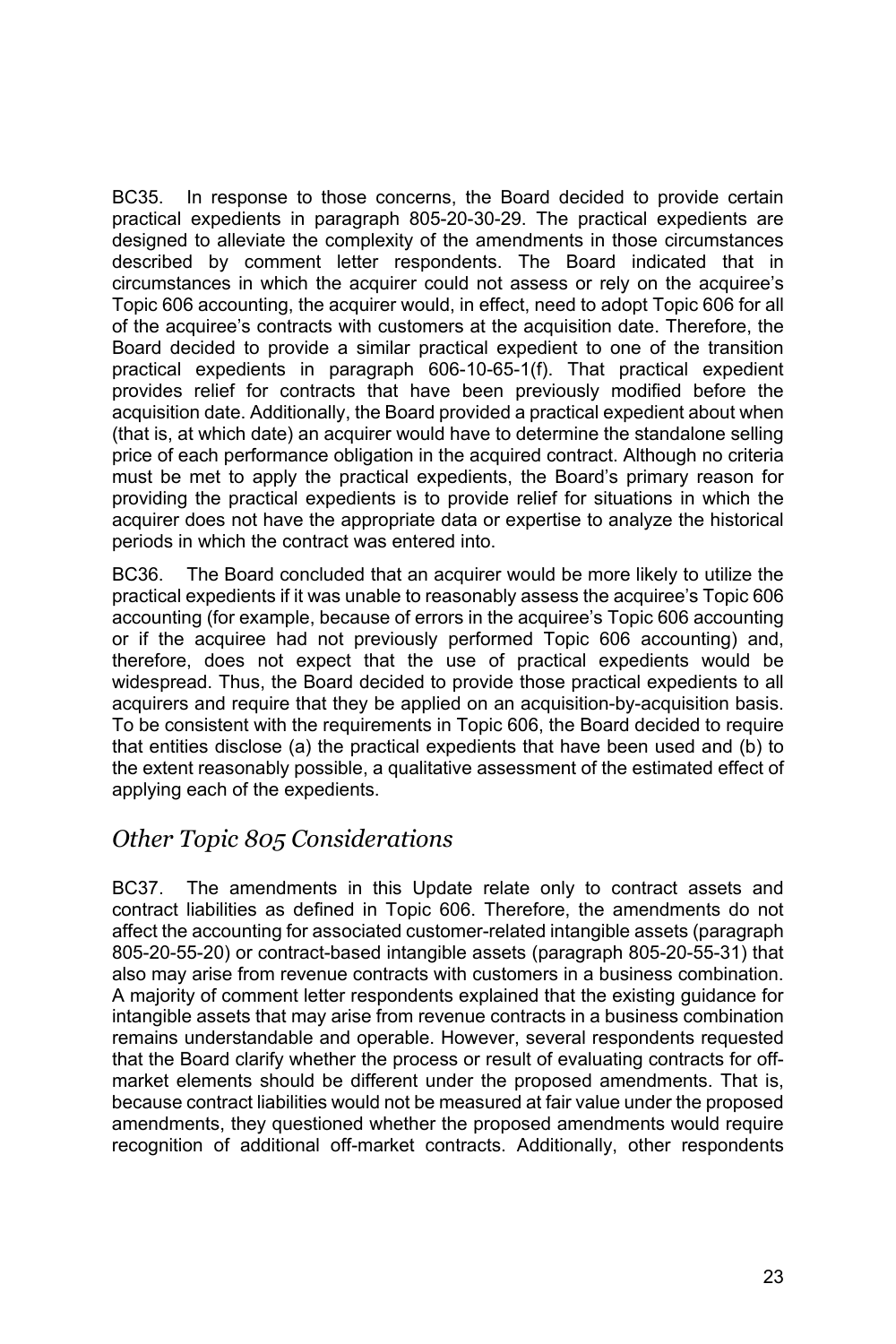questioned whether the amendments in the proposed Update on off-market contracts suggested that current practice for off-market contracts was no longer acceptable.

BC38. The Board considered the feedback provided and confirmed that contracts with customers should continue to be evaluated for related intangible assets and liabilities, such as customer relationships and contracts with off-market terms, in accordance with existing guidance. To alleviate the uncertainty expressed by comment letter respondents, the Board removed the proposed amendments that referenced customer-related intangible assets and contractbased intangible assets. Based on the outreach performed, the Board observed that assets and liabilities related to off-market contract terms in acquired revenue contracts are not currently prevalent in business combinations. Stakeholders should continue to assess revenue contracts for off-market terms and recognize and measure them in accordance with the current guidance in Topic 805.

BC39. Under the amendments in this Update, future expected variable consideration that is constrained under the constraint on estimates of variable consideration (paragraphs 606-10-32-11 through 32-14) or the guidance for salesbased and usage-based royalties (paragraph 606-10-55-65) in Topic 606 are precluded from being recognized in the acquired contract asset balance until the variable consideration is no longer constrained. While the future expected variable consideration that is constrained under Topic 606 is precluded from being measured and recognized in the contract asset balance, the fair value of that expected variable consideration could still be captured as part of the valuation of other intangible assets. The Board understands that this is similar to how revenue contracts with variable consideration are generally valued and accounted for in current practice.

BC40. The Board concluded that the amendments in this Update will simplify an area of business combination accounting that is complex and costly to apply. Both outreach participants and comment letter respondents explained that the amendments do not have significant implications on how other identifiable assets and liabilities that arise from revenue contracts are recognized and measured in a business combination in current practice. For acquired revenue contracts that do not have an associated contract liability at the acquisition date, the Board understands that the amendments are generally consistent with current practice. That is, the acquiree's revenue accounting likely will be retained, and the fair value of those acquired revenue contracts will be captured within other identifiable assets or liabilities recognized in the business combination, such as customer-related intangible assets and contract-based intangible assets (for example, contracts with unfavorable terms compared with market terms).

BC41. The amendments in this Update generally align the accounting for acquired revenue contracts that were paid upfront before the acquisition and have an associated contract liability at the acquisition date with the current accounting for acquired revenue contracts that do not have an associated contract liability at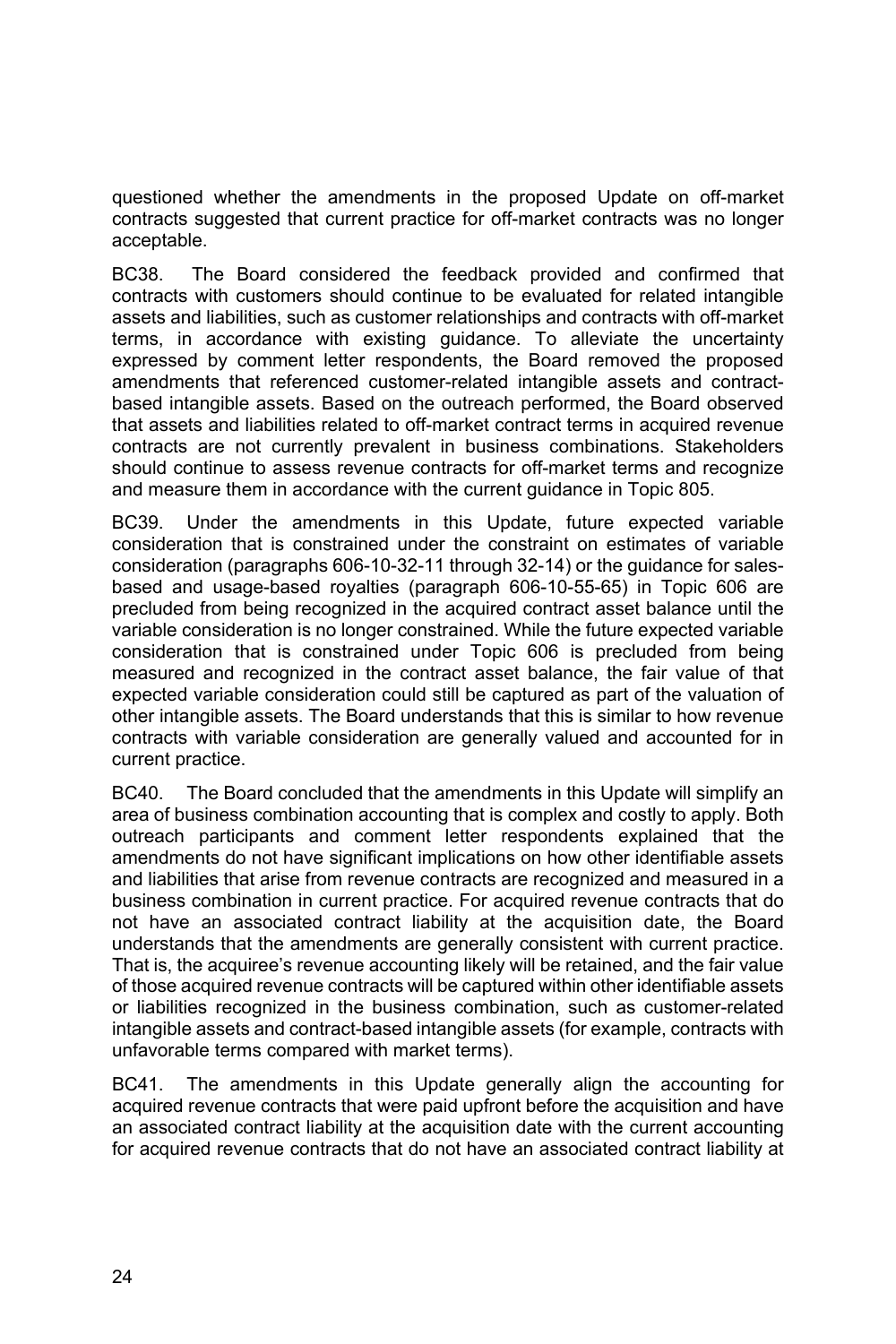the acquisition date. That is, the amendments likely will retain the acquiree's revenue accounting under Topic 606 and if there are other identifiable assets or liabilities associated with the contract, they should be recognized in the business combination. For example, if an acquired contract with an associated contract liability is considered to have off-market terms, the off-market terms should be recognized and measured consistent with how they are currently recognized and measured for acquired contracts that do not have an associated contract liability (see paragraph BC38). The Board acknowledged that there is likely to be an increase in the acquired contract liabilities balance because of the amendments in this Update. The Board indicated that this is primarily because the preacquisition balance under Topic 606 would not be subject to the downward adjustments that usually result from fair value measurement of those liabilities related to the selling and marketing efforts to enter into the related contracts (see paragraph BC13). The Board believes that the corresponding increase to the acquired contract liabilities balance for those adjustments will generally be recognized in goodwill. The Board also believes that the resulting effects to the contract liabilities balance from these amendments should not affect how entities consider which underlying assets contribute to fulfilling contract liability obligations.

### *Postacquisition Revenue Recognition Considerations*

BC42. The Board acknowledged that the expected increase in contract liabilities in a business combination will result in an increase in the subsequent revenue recognized by an acquirer, which a few stakeholders equated to creating an opportunity to "buy revenue." That is, the acquirer may be able to recognize revenue for activities performed by an acquiree before the acquisition (for example, selling and marketing efforts to enter into the contracts). This concern was included in the basis for conclusions of Statement 141(R) as support for why previous business combination accounting under the pooling-of-interests method was inappropriate. However, the comprehensive guidance in Topic 606, which was issued after Statement 141(R), limited the number of arrangements that present this opportunity. Additionally, the model in Topic 606, which requires that an entity recognize revenue as the entity satisfies performance obligations, represents a faithful representation of performance and the revenue recognized for that performance. Accordingly, satisfying a performance obligation postacquisition will result in a consistent approach to recognizing revenue that is generally not affected by the timing of payment or by whether it was originated by the acquiree or the acquirer. The Board also indicated that stakeholders understand the Topic 606 guidance and its resulting outcomes and that the amendments in this Update provide subsequent revenue information that users seek when an entity completes a business combination. Additionally, the Board explained that certain intangible assets and liabilities (favorable or unfavorable contracts) would be recognized if the acquired revenue contract contains identified off-market terms or conditions, which limits the ability for an entity to acquire revenue contracts with favorable conditions and not depict those conditions in the financial statements.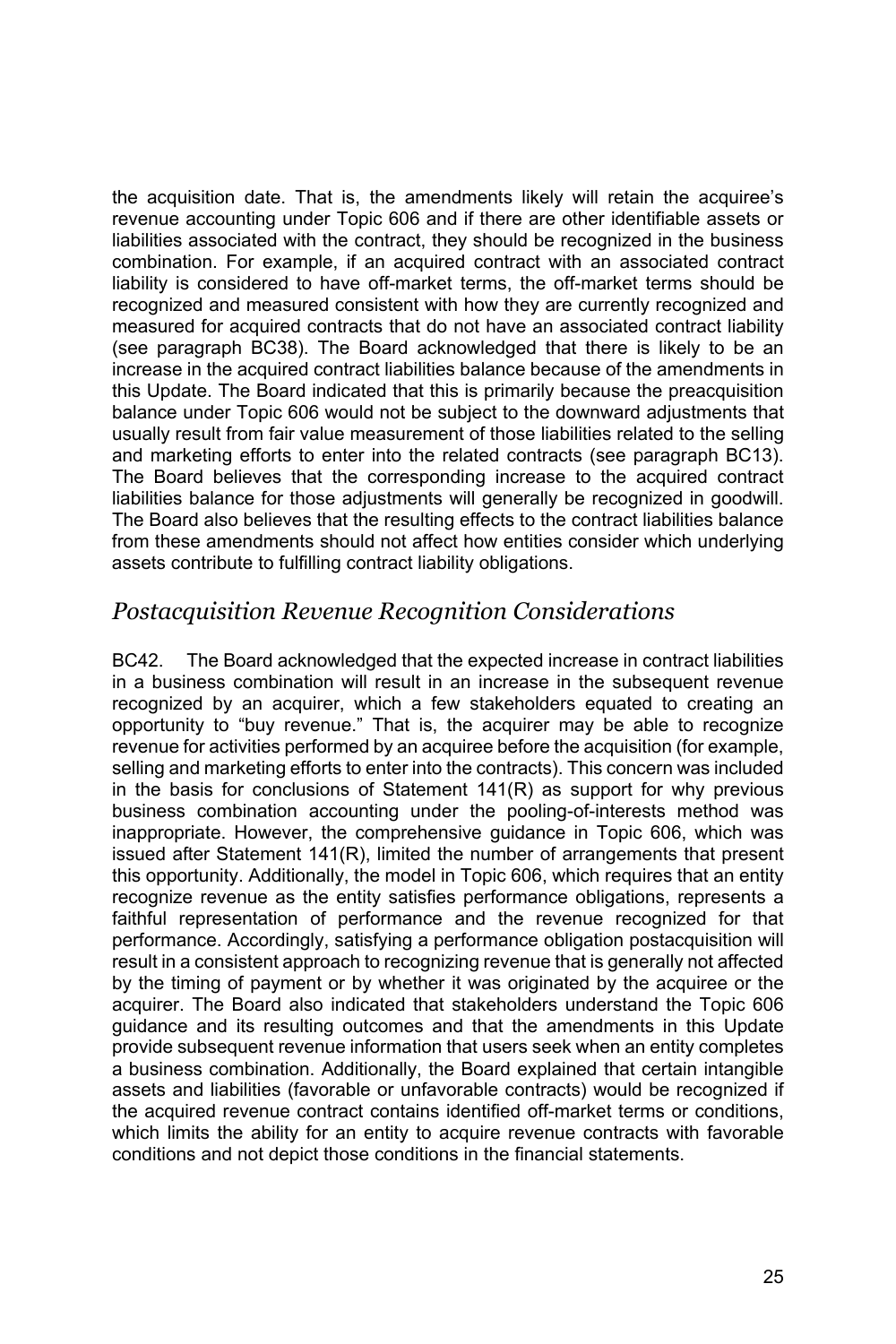BC43. The Board also acknowledged that there may be circumstances in which the revenue recognized by an acquirer after the acquisition may be different from what would have been recognized by an acquiree if there was no acquisition. For example, a contract liability balance may be higher or lower because of differences in accounting policies or an additional asset or liability may be recognized in the business combination for off-market contract terms (assuming the amortization of that asset or liability is presented in revenue). While this may cause users of financial statements some difficulty in analyzing revenue trends, the Board concluded that the subsequent revenue reported will provide decision-useful information because it better reflects future revenue of the acquirer. In situations in which there are adjustments recorded because of differences in accounting policies between the acquirer and acquiree, the resulting subsequent revenue will better indicate future revenue because it reflects how the acquirer will account for similar contracts after the acquisition. In situations in which contracts have offmarket terms that are identified in accordance with current guidance and recorded as off-market terms (assuming the amortization of the asset or liability is presented as revenue), the resulting subsequent revenue will better indicate future revenue because it reflects the current market terms for the acquired contract.

BC44. As described in paragraphs BC20 through BC22, financial statement users explained that they currently seek additional information in order to reverse the effects of the fair value measurement of acquired revenue contracts with associated contract liabilities at the acquisition date. The Board indicated that the amendments in this Update provide the decision-useful information sought by users in the financial statements, which should further enhance the consistency and availability of this information.

### Comparison of Recognition and Measurement Amendments with International Financial Accounting Standards (IFRS)

BC45. The Board acknowledges that the amendments in this Update create a potential difference between GAAP and IFRS Standards in an area for which the guidance in the respective standards has converged. Similar to GAAP, IFRS 3, *Business Combinations,* does not include specific guidance for the recognition or measurement of contract assets or contract liabilities. Therefore, entities follow principles similar to GAAP under which contract assets and contract liabilities are (a) recognized if they meet the conceptual framework definitions of assets and liabilities and (b) measured at fair value. However, while GAAP and IFRS Standards appear to converge in form, there are likely differences between the two sets of standards related to how contract liabilities are recognized and measured today because of differences in historical standard-setting efforts and existing diversity in how contract liabilities for certain arrangements are measured at fair value. Furthermore, under GAAP as discussed above, there is diversity in practice and inconsistency related to both recognition and measurement. Thus, while the written guidance is converged, consistent outcomes may not always be achieved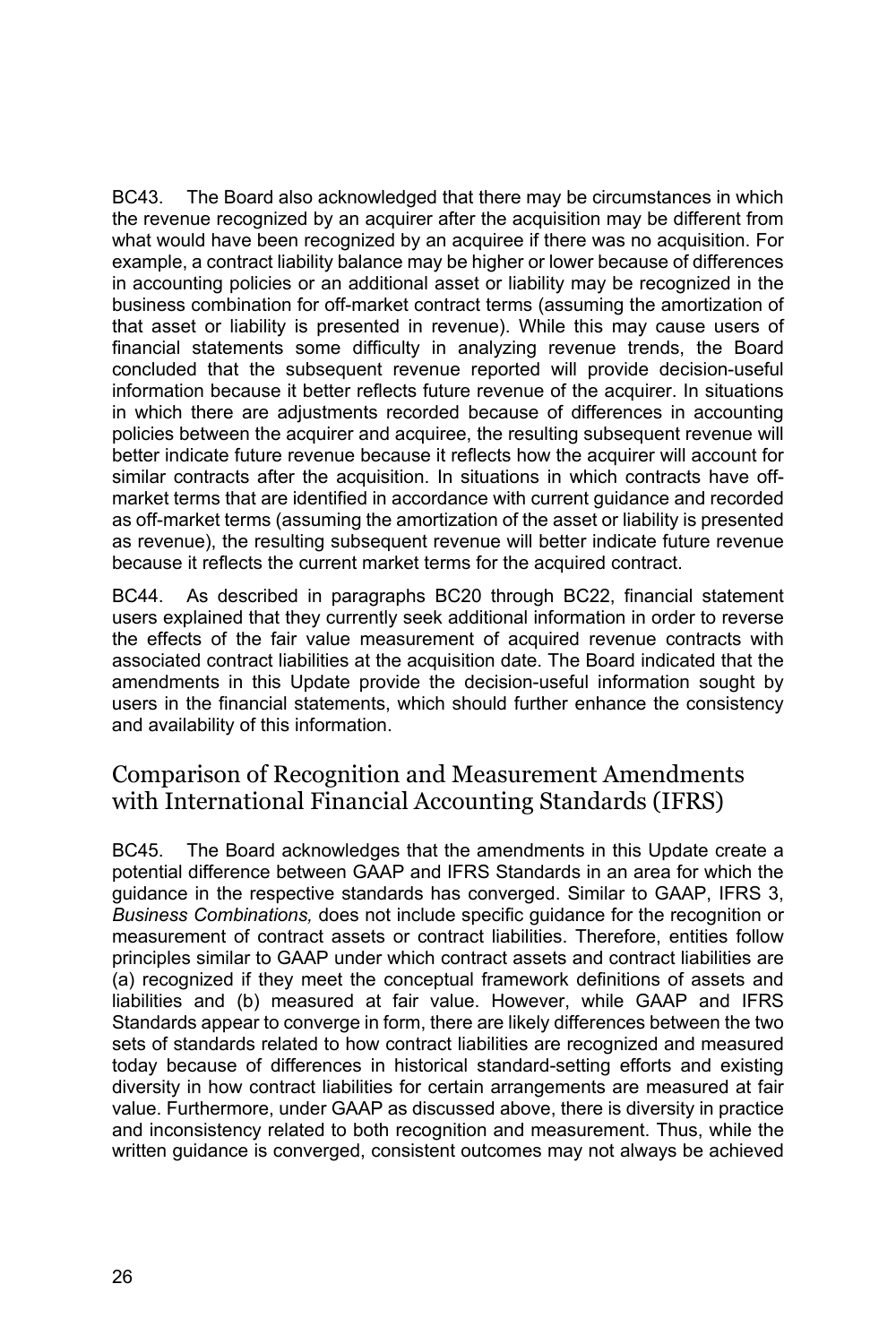today in practice. As indicated in paragraph BC24, the Board asked stakeholders whether divergence in this area of the guidance would create additional costs and complexity, and some stakeholders provided feedback that the benefit of decisionuseful information about revenue trends and acquired contracts from the amendments would outweigh the potential costs of divergence with IFRS Standards. As a result, although this will create a narrow difference between GAAP and IFRS Standards, given the facts and circumstances associated with this issue, the Board decided to adopt the amendments in this Update. Additionally, as explained in paragraph BC40, the amendments in this Update are generally consistent with how contract assets are accounted for under current practice.

BC46. The legal obligation concept included in Issue 01-3 that is used often in practice in the United States to determine whether an entity should recognize a contract liability (see paragraphs BC4 and BC5) did not previously exist in IFRS Standards. Therefore, the recognition criteria for contract liabilities in a business combination used by U.S. entities are likely different from the recognition criteria utilized by those entities that follow IFRS Standards. The difference in how the recognition criteria is applied between U.S. and international entities should be resolved by the amendments in this Update because the performance obligation criteria selected by the Board are more consistent with the conceptual definition of a liability.

BC47. Based on the research and outreach performed, the Board also observed that there is diversity in how an entity currently measures the fair value of contract liabilities for certain arrangements, such as licenses to intellectual property. That is, there may be diversity in considering which direct, incremental costs are necessary to fulfill the remaining performance obligation under fair value measurement techniques. Therefore, while both standards require that an entity measure the fair value of contract liabilities acquired in a business combination, the resulting measurement of similar contract liabilities may be inconsistent. The amendments in this Update address the diversity in current fair value measurement techniques for certain arrangements by requiring that an entity measure contract liabilities in accordance with Topic 606, although doing so will not result in enhanced convergence between GAAP and IFRS Standards.

### Alternative Approaches Considered but Dismissed by the Board

BC48. The Board also considered an alternative approach that would have retained the fair value measurement principle in Topic 805. The net fair value approach would require that an entity (acquirer) measure the fair value of an acquired revenue contract at the acquisition date as the difference between the fair value of the expected remaining net contractual payments and the fair value of the remaining unsatisfied or partially unsatisfied performance obligation(s). Under this approach, an acquirer would recognize and present either a contract asset (when the fair value of the remaining contractual payments exceeds the fair value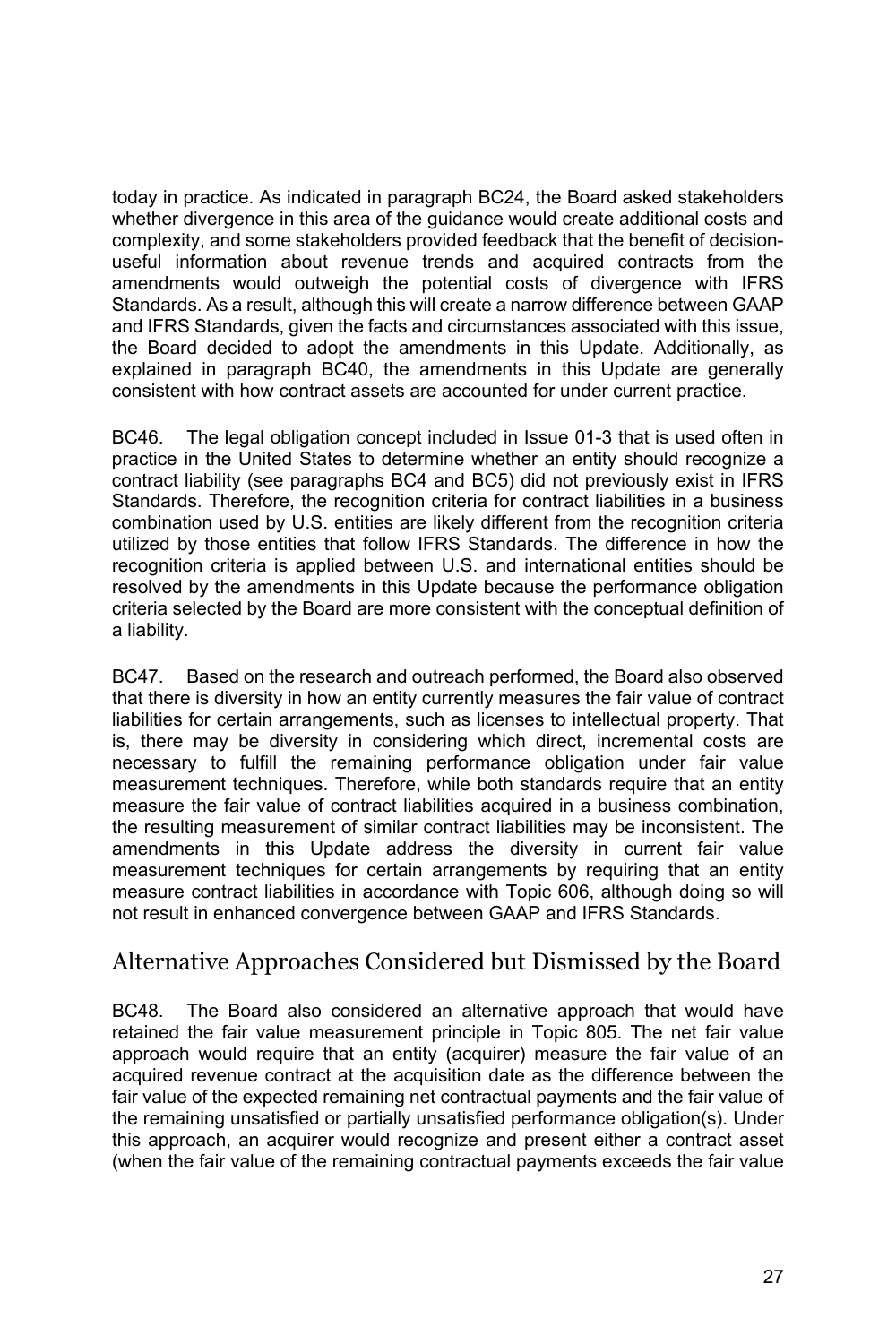of the remaining performance obligations) or a contract liability (when the fair value of the remaining unsatisfied performance obligations exceeds the fair value of the remaining contractual payments) for acquired revenue contracts.

BC49. The approach theoretically would utilize the same contractual net cash flows to value an acquiree's revenue contracts that are currently recognized and measured within customer-related intangible assets. The net fair value approach would have effectively reclassified those cash flows from intangible assets into a separate identifiable contract asset or liability for each acquired revenue contract or aggregated group of revenue contracts.

BC50. The Board ultimately rejected this approach because it concluded that the benefits may not justify the costs after all issues were considered. The Board agreed with stakeholders' operability concerns both at the acquisition date when measuring the fair value of the acquired revenue contracts and after the acquisition date when accounting for the acquired revenue contracts under Topic 606. The Board indicated that the costs and complexity of this approach would be exacerbated by the existence of any acquired revenue contract that contained variable consideration. Additionally, the Board explained that the net fair value approach would likely have amplified the effect of fair value measurement on acquired revenue contracts and the subsequent amount of revenue recognized from those contracts. Therefore, financial statement users would have continued to request non-GAAP disclosures or supplemental information from preparers about the fair value adjustments and their effect on the revenue recognized subsequently by the entity.

### Scope

BC51. The amendments in this Update apply to entities that enter into a business combination within the scope of Subtopic 805-10 that includes contract assets and contract liabilities as defined by Topic 606. The Board decided that the scope should be broader than revenue contracts with customers and include all contracts that contain contract assets and contract liabilities, such as contract liabilities from the sale of nonfinancial assets within the scope of Subtopic 610-20, that are recognized and measured using the guidance in Topic 606. In reaching this decision, the Board agreed with outreach participants and the majority of comment letter respondents that the amendments should apply to all contracts to which the provisions of Topic 606 apply because that will result in applying consistent principles in the Codification to similar assets and liabilities (that is, all contract assets and contract liabilities). The Board does not expect that the broader scope of the guidance will cause uncertainty about which acquired contracts are within the scope of the amendments.

BC52. While comment letter respondents generally did not have concerns about which contracts are within the scope of the amendments, some of them questioned whether specific assets and liabilities other than contract assets and contract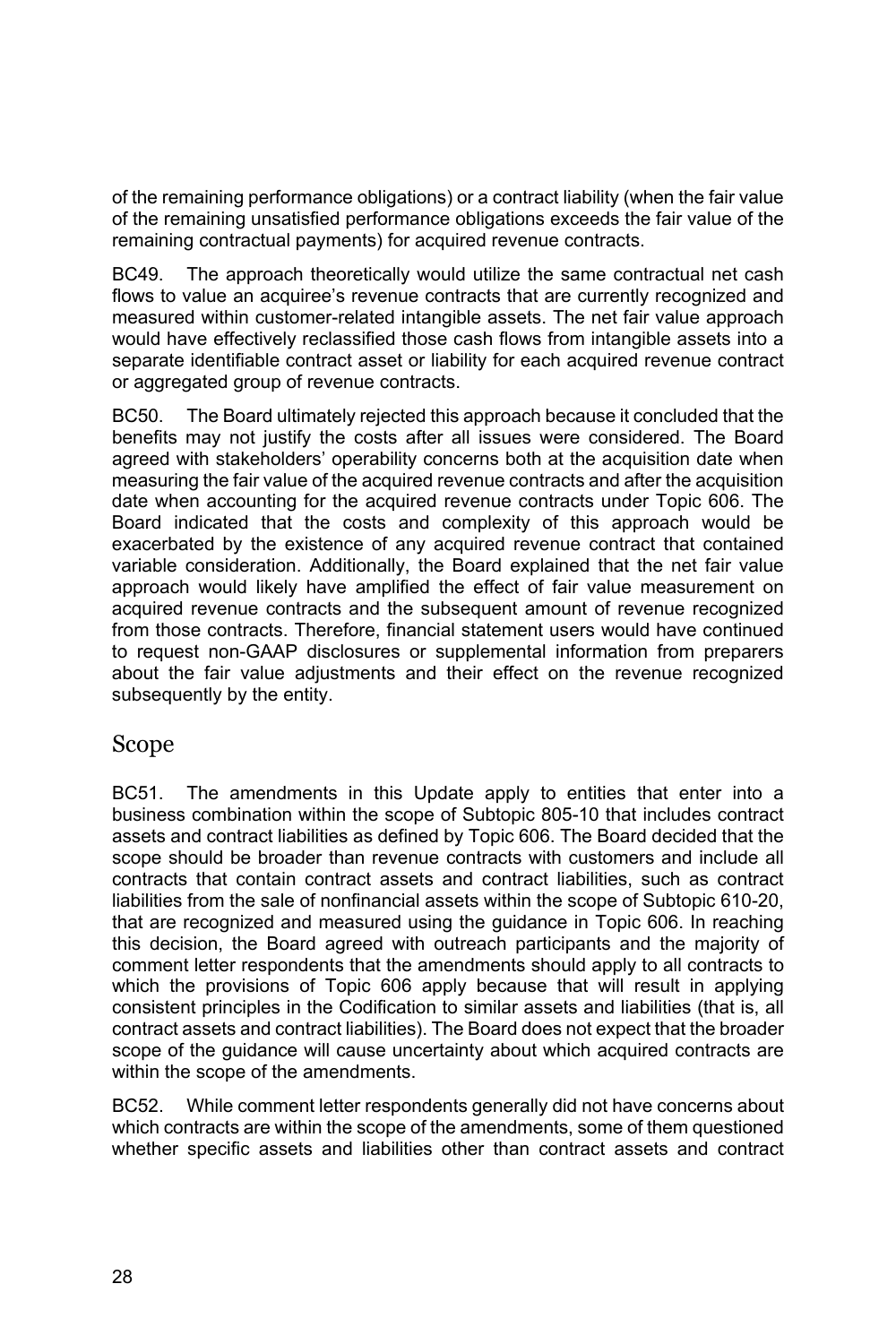liabilities are included within the scope. During redeliberations, the Board affirmed that the amendments in this Update apply only to contract assets and contract liabilities as defined in Topic 606 from contracts with customers and other contracts to which the provisions of Topic 606 apply. The Board indicated that other assets and liabilities that may be recognized under Topic 606, such as refund liabilities and upfront payments to customers, or under related Topics, such as deferred costs under Subtopic 340-40, Other Assets and Deferred Costs—Contracts with Customers, are not within the scope of the amendments. The Board decided not to expand the scope of the proposed amendments to those other assets and liabilities because the proposed amendments addressed the objective of providing consistency in postacquisition revenue for acquired revenue contracts and because the Board had concerns about potential consequences of further expanding the scope and delaying the timing of issuance.

BC53. A few respondents suggested that it was unclear whether the current expected credit losses (CECL) allowance for contract assets was included within the scope of the proposed amendments and whether the allowance is required to be established at the acquisition date in accordance with the guidance in the proposed Update. Paragraph 606-10-45-3 requires that an entity assess a contract asset for credit losses in accordance with Subtopic 326-20, Financial Instruments—Credit Losses—Measured at Amortized Cost. Based on subsequent outreach, the Board concluded that the accounting for the CECL allowance for acquired contract assets is likely not a significant issue for most entities. The Board also indicated that the amendments in this Update focus on addressing the accounting for acquired revenue contracts in a business combination and were not intended to address application of Subtopic 326-20 to acquired contract assets.

### **Disclosures**

BC54. The Board decided not to require additional general disclosures or transition disclosures because the disclosures would not have provided incremental information that would have been useful for users of financial statements and, therefore, would have resulted in unnecessary costs for preparers. The Board indicated that the amendments in this Update affect only the recognition and measurement of acquired revenue contracts under Topic 805 and that entities still need to adhere to the disclosure requirements in Topic 805. The majority of comment letter respondents agreed that additional general disclosures or transition disclosures should not be provided. A few respondents suggested additional disclosures such as the amount of contract liabilities (deferred revenue) acquired in a business combination as well as the effect on contract assets and contract liabilities in each period that there is a material effect from the amendments in this Update.

BC55. The Board agreed with outreach participants and comment letter respondents that the current disclosures required under Topic 805 and Topic 606 will provide sufficient information for users of financial statements both during and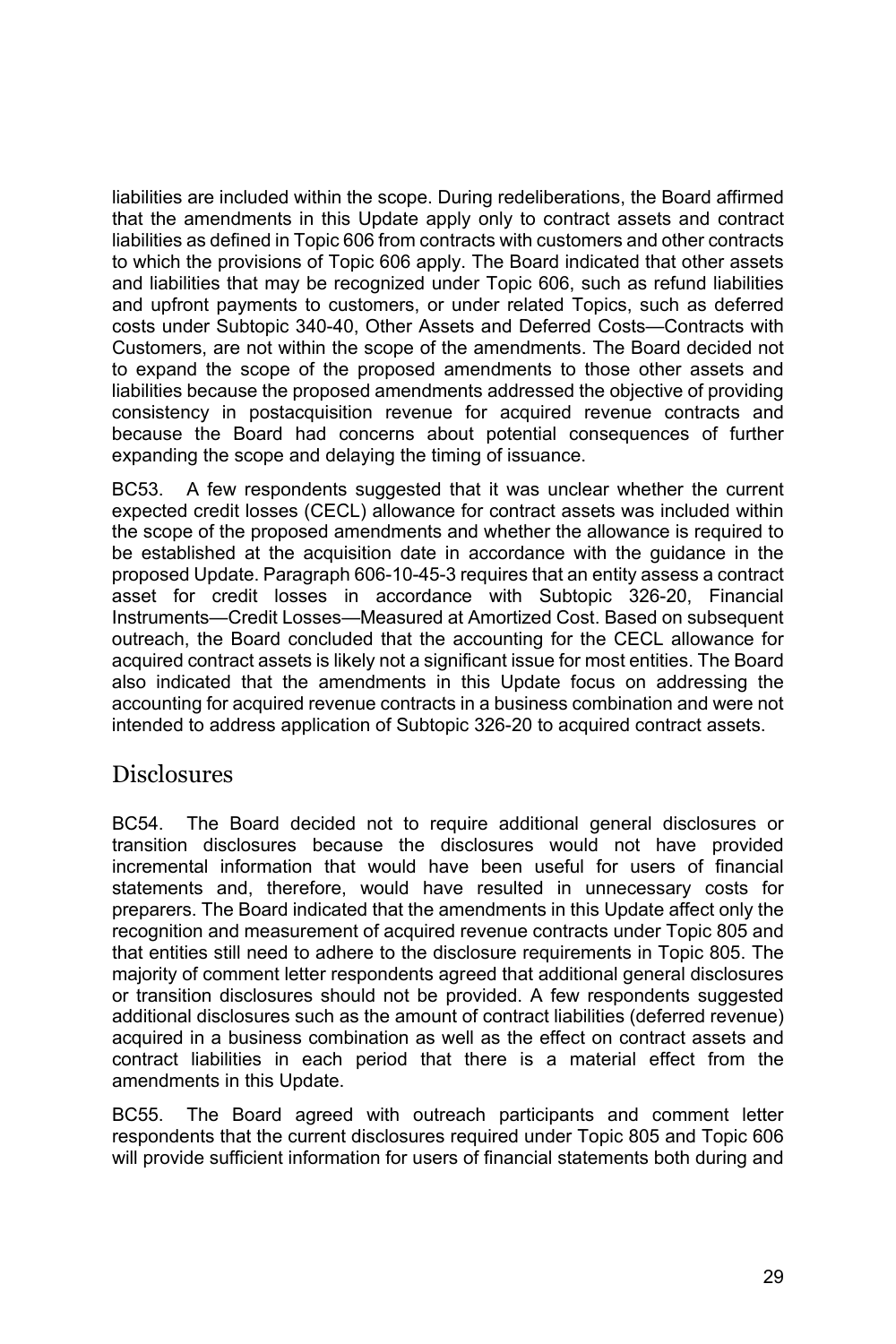after the period of the business combination. Specifically, the Board considered the requirements in Topic 805, such as paragraphs 805-20-50-1(c) and 805-10- 50-2(h) and in Topic 606, such as paragraphs 606-10-50-10 and 606-10-50-13. Paragraph 805-20-50-1(c) requires that an entity disclose each major class of assets acquired and liabilities assumed at the acquisition date. If the acquired contract asset or liability balance was material, it generally would be included in this disclosure. Paragraph 805-10-50-2(h) requires that a public entity disclose the amounts of revenue and earnings of the acquiree included in the consolidated income statement for the annual period of the acquisition and supplemental pro forma information about revenues and earnings of the combined entity. Paragraph 606-10-50-10 requires that an entity disclose the balance of contract assets and contract liabilities, including an explanation of the changes in the contract asset and the contract liability balance during the reporting period related to business combinations. Paragraph 606-10-50-13 requires that an entity provide information on the transaction price allocated to the remaining performance obligations (that is, revenue that will be recognized in a future period when [or as] the performance obligation is satisfied).

BC56. In response to comment letter feedback, the Board considered requiring additional disclosures as part of the amendments in this Update, such as the amount of deferred revenue acquired in a business combination. However, the Board concluded that for business combinations in which material contract liabilities are acquired, existing disclosures are sufficient to provide decision-useful information that is similar to the additional information requested by comment letter respondents and other stakeholders.

### Effective Date and Transition

BC57. The Board decided that the amendments in this Update should be adopted prospectively and that early application is permitted. The majority of comment letter respondents agreed with the proposed transition and that entities should be permitted to early adopt for reasons similar to those that the Board discussed in deliberations.

BC58. The Board indicated that retrospective application of the amendments in this Update could result in unnecessary costs and complexity for preparers and that the information provided from retrospective application would have been limited. The Board indicated that some complexities that may arise as a result of requiring retrospective application include that recognizing additional performance obligations and remeasuring all acquired contract liabilities in accordance with Topic 606 (that is, reversing the fair value adjustments) could affect (a) the measurement of goodwill in the business combination, which could raise questions about whether retrospective impairment assessments need to be made, and (b) previous amounts of revenue recognized by the acquirer after the business combination, which could raise additional issues for income taxes and other projections.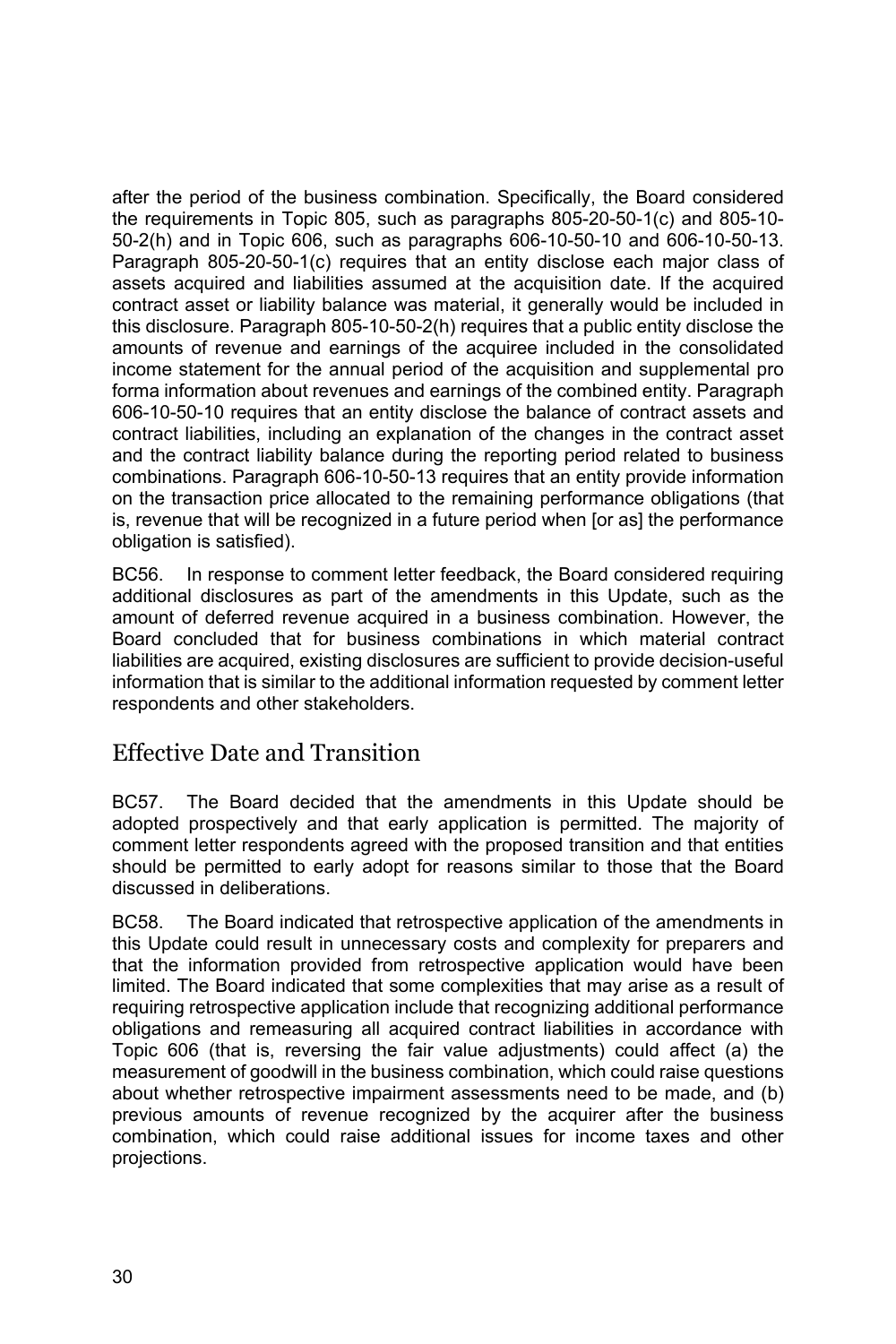BC59. With its decision to allow entities to early adopt the amendments in this Update, the Board clarified that an entity that elects to early adopt the amendments in an interim period should apply the amendments to all business combinations that have occurred since the beginning of the fiscal year that includes that interim period. The Board reached this decision because if the amendments were not adopted as of the beginning of the year, it could result in inconsistent revenue recognition policies if a business combination was completed earlier in the fiscal year and provide users of financial statements with noncomparable information.

BC60. The Board concluded that the amendments in this Update should be effective for public business entities for fiscal years beginning after December 15, 2022, including interim periods within those fiscal years. The effective date for public business entities is consistent with comment letter feedback that the amendments would not take a significant amount of time to implement because they simplify the current accounting in this area and likely will not require any system changes or updates. The Board also decided that for all other entities, the amendments in this Update should be effective for fiscal years beginning after December 15, 2023, including interim periods within those fiscal years. The effective date for all other entities responds to input from most respondents that entities other than public business entities should be provided with additional time to adopt the amendments.